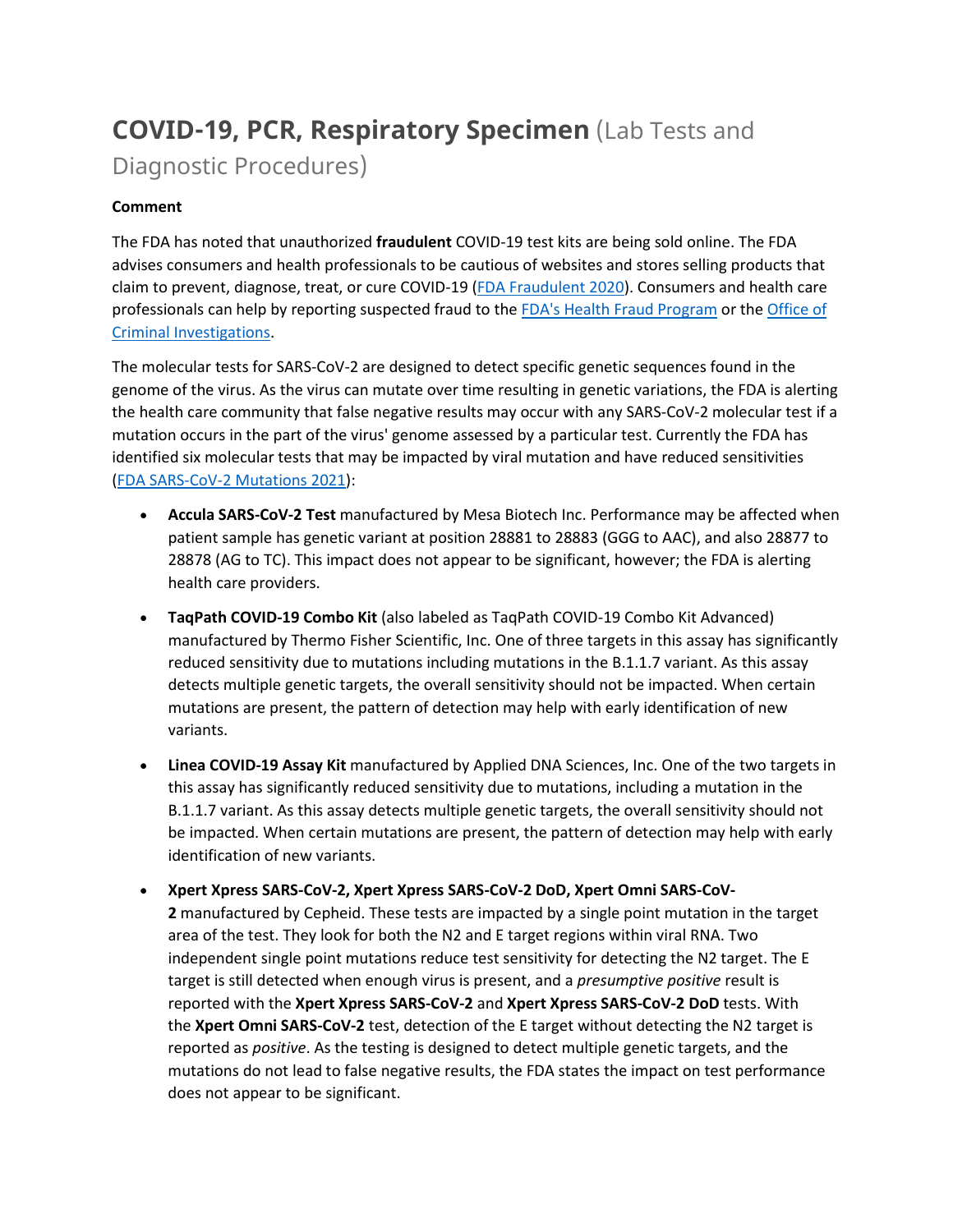• For more information see [FDA SARS-CoV-2 Mutations: Impact on COVID-19 Tests.](https://www.fda.gov/medical-devices/coronavirus-covid-19-and-medical-devices/sars-cov-2-viral-mutations-impact-covid-19-tests)

On September 17, 2021, the FDA issued an alert for clinical laboratory staff and health care providers of a potential for false positive results with the **Alinity m SARS-CoV-2 AMP Kit**, List number 09N78-095, and **Alinity m Resp-4-Plex AMP Kit**, List Number 09N79-096. Any positive results from either of these two assays should be considered presumptive and retesting with an alternative test is recommended on positive patient specimens performed within the last two weeks [\(FDA Potential for False Positive 2021\)](https://www.fda.gov/medical-devices/letters-health-care-providers/potential-false-positive-results-abbott-molecular-inc-alinity-m-sars-cov-2-amp-and-alinity-m-resp-4).

With the development of the SARS-CoV-2 omicron variant (B.1.1.529), the FDA has currently identified assays that may be impacted [\(FDA SARS-CoV-2 Mutations 2021\)](https://www.fda.gov/medical-devices/coronavirus-covid-19-and-medical-devices/sars-cov-2-viral-mutations-impact-covid-19-tests):

- 1. **Tests with Reduced Ability to Detect the SARS-CoV-2 Omicron Variant:**
	- o Meridian Bioscience, Inc. Revogene SARS-CoV-2: Single target test is expected to fail to detect the SARS-CoV-2 omicron variant, resulting in false negative results in patients with the omicron variant.
	- $\circ$  Tide Laboratories DTPM COVID-19 RT-PCR test: Single-target test is expected to fail to detect the SARS-CoV-2 omicron variant, resulting in false negative results in patients with the omicron variant.
- 2. **Tests with S-Gene Drop Out SARS-CoV-2 Detection Should Not Be Impacted:** Assays with multiple targets and one genetic target expected to have significantly reduced sensitivity due to a mutation in the SARS-CoV-2 omicron variant (specific deletion in the spike [S] gene [Δ69-70]). As these tests are designed to detect multiple targets, overall test sensitivity should not be impacted. For a list of these assays and more information see [Omicron Variant: Molecular Tests](https://www.fda.gov/medical-devices/coronavirus-covid-19-and-medical-devices/sars-cov-2-viral-mutations-impact-covid-19-tests#omicron)  [That May Be Impacted.](https://www.fda.gov/medical-devices/coronavirus-covid-19-and-medical-devices/sars-cov-2-viral-mutations-impact-covid-19-tests#omicron)

On February 22, 2022 the FDA published a list of authorized at-home over the counter COVID-19 diagnostic tests. See [https://www.fda.gov/medical-devices/coronavirus-covid-19-and-medical](https://www.fda.gov/medical-devices/coronavirus-covid-19-and-medical-devices/home-otc-covid-19-diagnostic-tests)[devices/home-otc-covid-19-diagnostic-tests.](https://www.fda.gov/medical-devices/coronavirus-covid-19-and-medical-devices/home-otc-covid-19-diagnostic-tests)

Prior receipt of a COVID-19 vaccine will **not** affect viral testing for SARS-CoV-2.

### **Related Information**

- [COVID-19 Antibody \(IgG\), Quantitative, Serum or Plasma](https://online.lexi.com/lco/action/doc/retrieve/docid/lthdph/7121093)
- [COVID-19 Antibody \(IgG\), Semi-quantitative, Serum or Plasma](https://online.lexi.com/lco/action/doc/retrieve/docid/lthdph/7077895)
- [COVID-19 Antibody \(IgG\), Serum, Plasma, or Whole Blood](https://online.lexi.com/lco/action/doc/retrieve/docid/lthdph/6940954)
- [COVID-19 Antibody \(IgM\), Serum or Plasma](https://online.lexi.com/lco/action/doc/retrieve/docid/lthdph/7150051)
- [COVID-19 Antibody Total, Oral Fluid](https://online.lexi.com/lco/action/doc/retrieve/docid/lthdph/7111648)
- [COVID-19 Antibody Total, Serum, Plasma, or Whole Blood](https://online.lexi.com/lco/action/doc/retrieve/docid/lthdph/6946612)
- [COVID-19 Antibody, IgG/IgM Rapid Test, Serum, Plasma, or Whole Blood](https://online.lexi.com/lco/action/doc/retrieve/docid/lthdph/6935326)
- [COVID-19 Antigen, Saliva](https://online.lexi.com/lco/action/doc/retrieve/docid/lthdph/7155422)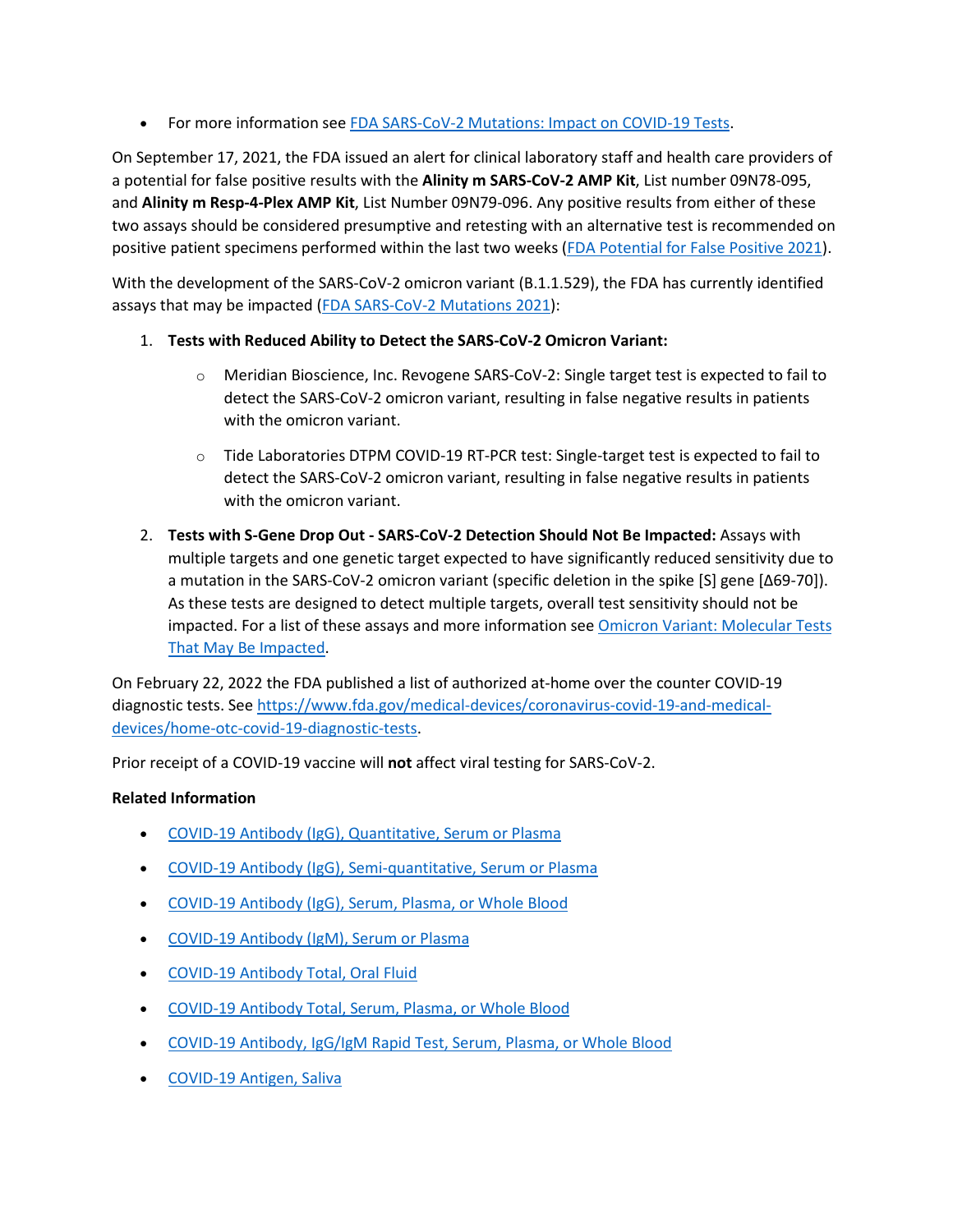- [COVID-19 Antigen, Upper Respiratory Specimen](https://online.lexi.com/lco/action/doc/retrieve/docid/lthdph/6947693)
- [COVID-19 Neutralization Antibody, Serum or Plasma](https://online.lexi.com/lco/action/doc/retrieve/docid/lthdph/7011669)
- [COVID-19, PCR, Saliva](https://online.lexi.com/lco/action/doc/retrieve/docid/lthdph/6958856)
- [Influenza A/B, SARS-CoV-2, Respiratory Syncytial Virus, PCR](https://online.lexi.com/lco/action/doc/retrieve/docid/lthdph/7128794)
- [Influenza and SARS-CoV-2 Antigen, Upper Respiratory Specimen](https://online.lexi.com/lco/action/doc/retrieve/docid/lthdph/7063859)
- [Influenza SARS-CoV-2 Multiplex Assay, PCR, CDC](https://online.lexi.com/lco/action/doc/retrieve/docid/lthdph/6990707)
- [Respiratory Panel, PCR, Nasopharyngeal](https://online.lexi.com/lco/action/doc/retrieve/docid/lthdph/7106510)
- [T-Detect COVID Test, Whole Blood](https://online.lexi.com/lco/action/doc/retrieve/docid/lthdph/7145964)

#### **Overview**

At the end of 2019, a novel coronavirus was identified as the cause of several cases of pneumonia in Wuhan City, Huber Province, China. Initially linked to a large seafood and animal market suggesting animal-to-human spread, person-to-person transmission was quickly confirmed (Li Q 2020). The virus spread rapidly worldwide and in January 2020, the World Health Organization (WHO) declared the outbreak a "public health emergency of international concern." On March 11, 2020, the WHO publicly characterized COVID-19 as a pandemic. Currently, more than 400 million infections have been confirmed globally in over 200 countries and territories with over 6 million deaths [\(WHO situation rept 2022\)](https://www.who.int/emergencies/diseases/novel-coronavirus-2019/situation-reports).

The novel virus has been named **severe acute respiratory syndrome coronavirus 2 (SARS-CoV-2)** and the disease it causes has been named **coronavirus disease 2019, or COVID-19**. The virus spreads by contact with respiratory fluids (droplets or aerosol) produced when an infected person exhales (eg, breathes, speaks, coughs, sneezes, or sings). These droplet/aerosol particles can be

- inhaled directly into lungs
- directly deposited on exposed mucous membranes (eyes, mouth, nose)
- transferred to mucous membranes by hands contaminated with virus-containing respiratory fluids or by indirectly touching surfaces with virus on them [\(CDC SARS-CoV-2 Transmission 2021\)](https://www.cdc.gov/coronavirus/2019-ncov/science/science-briefs/sars-cov-2-transmission.html)

COVID-19 symptoms typically appear within 2 to 14 days (median of 5 days) of exposure and include **fever, chills, fatigue, cough, shortness of breath, myalgia, recent loss of taste or smell, vomiting or diarrhea, and/or sore throat**. Sickness ranges from a mild respiratory illness to severe disease including respiratory failure, septic shock, or other organ failure. Most fatalities have occurred in patients with underlying comorbidities, with overall global fatalities around 2 percent [\(WHO situation](https://www.who.int/emergencies/diseases/novel-coronavirus-2019/situation-reports)  [rept 2022\)](https://www.who.int/emergencies/diseases/novel-coronavirus-2019/situation-reports). The CDC currently estimates that about 30% of COVID-19 infections are asymptomatic. [\(CDC](https://www.cdc.gov/coronavirus/2019-ncov/hcp/planning-scenarios.html)  [Pandemic Planning 2021\)](https://www.cdc.gov/coronavirus/2019-ncov/hcp/planning-scenarios.html). The majority of SARS-CoV-2 transmission occurs early in the course of illness, generally in the 1 to 2 days prior to onset of symptoms and 2 to 3 days after symptom onset [\(CDC](https://www.cdc.gov/media/releases/2021/s1227-isolation-quarantine-guidance.html)  [Updates and Shortens 2021\)](https://www.cdc.gov/media/releases/2021/s1227-isolation-quarantine-guidance.html).

The Center of Disease Control and Prevention (CDC) developed a nucleic acid amplification test (NAAT) using a real time Reverse Transcription-Polymerase Chain Reaction (rRT-PCR) assay to detect SARS-CoV-2 in respiratory specimens. In the early stages of disease dissemination, the CDC was the only lab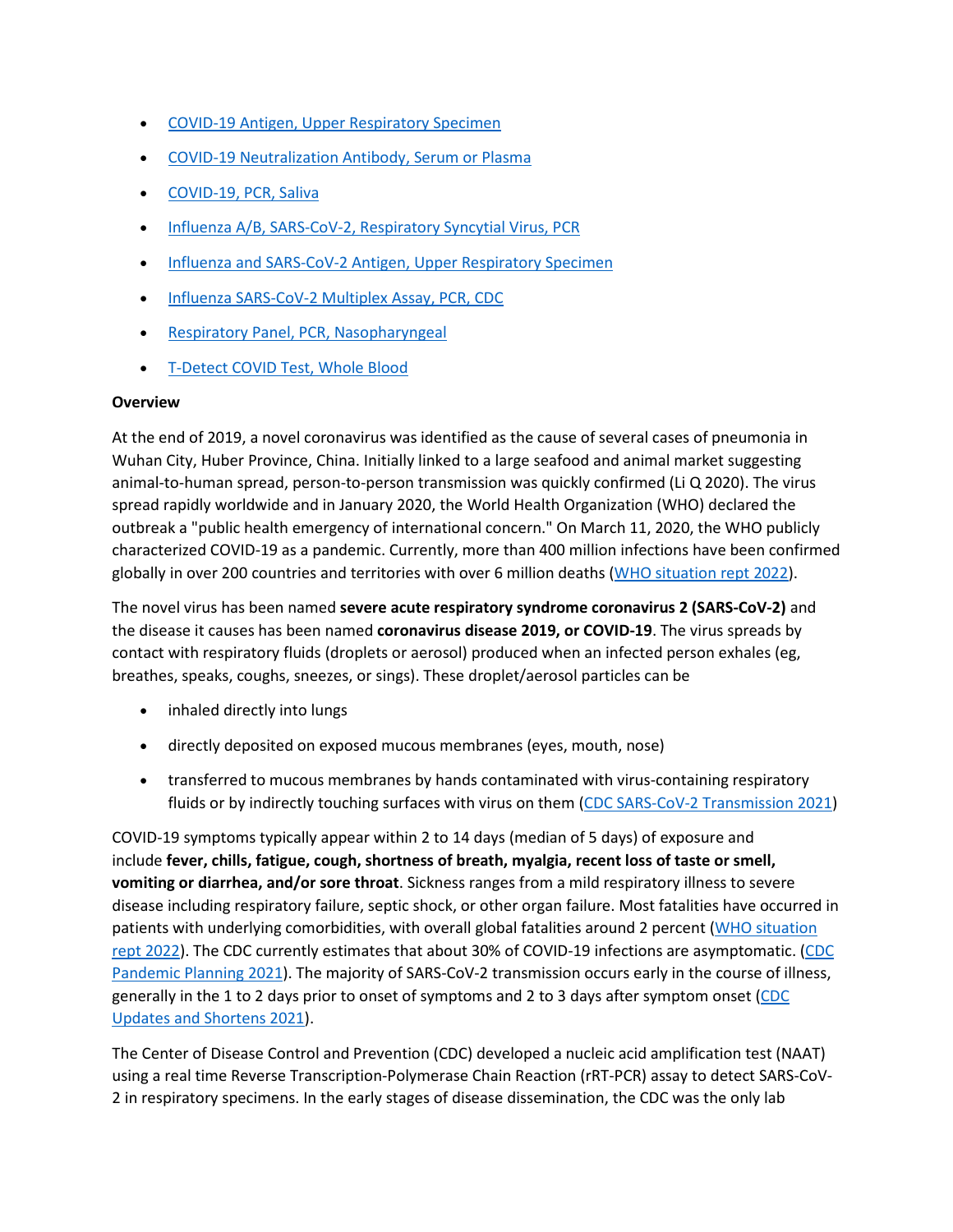conducting the SARS-CoV-2 testing; however, with the rapid spread of the viral infection, in February 2020 the FDA issued an Emergency Use Authorization (EUA) allowing qualified laboratories (as designated by CDC) to perform testing. Those facilities included US state and local public health laboratories, Department of Defense (DOD) laboratories, and select reference and international laboratories. Currently, under FDA guidance, there has been local, hospital-based SARS-CoV-2 test development. The developed tests may be based on the CDC, WHO, or manufacturer assays, or created de novo. The laboratories must perform an assay validation and pursue an FDA Emergency Use Authorization. See [Policy for Coronavirus Disease-2019 Tests During the Public Health Emergency](https://www.fda.gov/regulatory-information/search-fda-guidance-documents/policy-coronavirus-disease-2019-tests-during-public-health-emergency-revised)  [\(Revised\).](https://www.fda.gov/regulatory-information/search-fda-guidance-documents/policy-coronavirus-disease-2019-tests-during-public-health-emergency-revised)

As the pandemic has evolved, many FDA EUA nucleic acid amplification tests have entered the market for use in different settings,

- Laboratory-based testing (health care facilities and reference labs); useful for larger specimen volumes. Testing is performed by experienced laboratorians. Turnaround time can be up to 72 hours.
- At home self-collection devices to be sent into specific testing facilities for analysis
- Rapid, point-of-care tests which can provide results in 5 to 45 minutes
- Prescription tests that can be self-collected and performed at home or at point-of-care
- Over-the-counter (nonprescription), at-home, for use with a compatible mobile smart device
- Testing on pooled specimens. Tests process samples from multiple people at one time (can save time and money)
- Serial Screening. Repeated testing at different points in time, more likely to detect infection after known exposure. These qualitative NAATs can be used for individuals with or without symptoms. They provide better testing solutions for schools, workplaces, and communities when establishing SARS-CoV-2 detection protocols.
- Saliva testing. Saliva specimens can be collected at home or in a health care setting when determined to be appropriate by a health care provider. Such testing is becoming more prevalent as self collection reduces the need for personal protection equipment and the process is less invasive than other methods.
- Multianalyte panels. Molecular respiratory panels that include SARS-CoV-2 and several other well-known respiratory pathogens. These panels are intended for qualitative identification and differentiation of nucleic acid from multiple organisms (including influenza A and B) and assist health care providers in discerning various infectious agents that produce similar symptoms to COVID-19. Panel testing can also assist in diagnosing coinfections which have been noted in some COVID-19 patients (Ding 2020; Kim 2020).

As each of these assays has unique specificities regarding specimen, collection, transport and processing, it is important that health care providers understand testing options available and follow manufacturer instructions for proper specimen collection, processing, and transport. The level of sensitivity for the detection of SARS-CoV-2 RNA varies by the method used; laboratory-based NAATs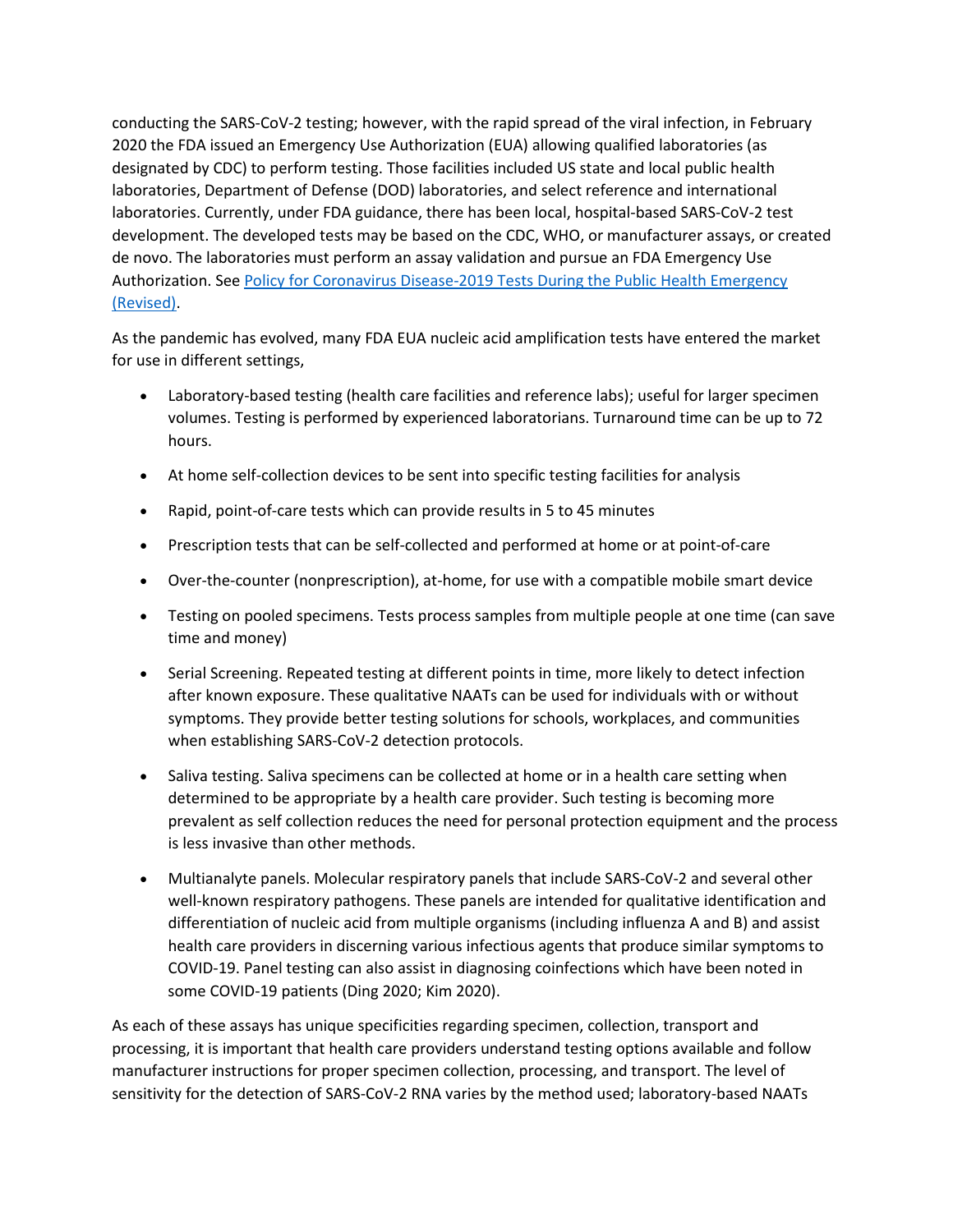tend to have higher sensitivity than point-of-care or self-administered tests [\(CDC NAATs 2021\)](https://www.cdc.gov/coronavirus/2019-ncov/lab/naats.html). The information below covers the specimens and collection procedures required by the CDC.

## **Use/Indications**

Aid in the diagnosis of coronavirus disease (COVID-19); detect current infection

Nucleic acid amplification testing was also originally recommended for determining resolution of infection, a *test-based* strategy which required serial tests and improvement of symptoms to determine when an individual with SARS-CoV-2 infection was no longer infectious and transmission-based precautions could be discontinued. However, the CDC has changed to a *symptom-based* strategy with recommendations based on severity of illness. It was found in the majority of cases, the test-based strategy actually prolonged the isolation of patients who continue to shed detectable SARS-CoV-2 RNA but are no longer infectious (virus is no longer replication-competent). A test-based strategy is still considered useful for some patients with severe illness or those who are severely immunocompromised. Such patients may produce replication-competent virus for longer than 10 to 20 days after symptom onset [\(CDC Ending Isolation 2021;](https://www.cdc.gov/coronavirus/2019-ncov/hcp/duration-isolation.html) Baang 2021; Aydillo 2020) and molecular testing may be necessary to determine infection resolution.

### **Special Instructions**

With the rapid spread and newly acquired knowledge of COVID-19 along with the increased availability of tests, the CDC and IDSA testing recommendations are continuously changing, see

[Overview of Testing for SARS-CoV-2 \(COVID-19\)](https://www.cdc.gov/coronavirus/2019-ncov/hcp/testing-overview.html) and

[Infectious Diseases Society of America Guidelines on the Diagnosis of COVID-19](https://www.idsociety.org/practice-guideline/covid-19-guideline-diagnostics/) (IDSA [Hanson 2020]).

**Note:** Testing for other respiratory pathogens by the provider should be done as part of the initial workup (as indicated) and should not delay specimen processing or shipping to qualified testing laboratory.

### **Test Includes**

Qualitative detection of nucleic acid (one or more RNA gene targets) specific for SARS-CoV-2

### **Turnaround Time**

Result turnaround varies with the type of molecular test performed.

- Standard hospital or large testing facility molecular test: 1 to 3 days
- Rapid point-of-care test: 15-45 minutes
- At home NAAT: 20-60 minutes
- At home mail-in test: Up to 1 week

#### **Specimen**

### **Upper Respiratory Tract Specimen**

For initial COVID-19 testing, the CDC recommends collecting an upper respiratory specimen. This includes [\(CDC Interim Guidelines for Collecting 2021\)](https://www.cdc.gov/coronavirus/2019-nCoV/lab/guidelines-clinical-specimens.html):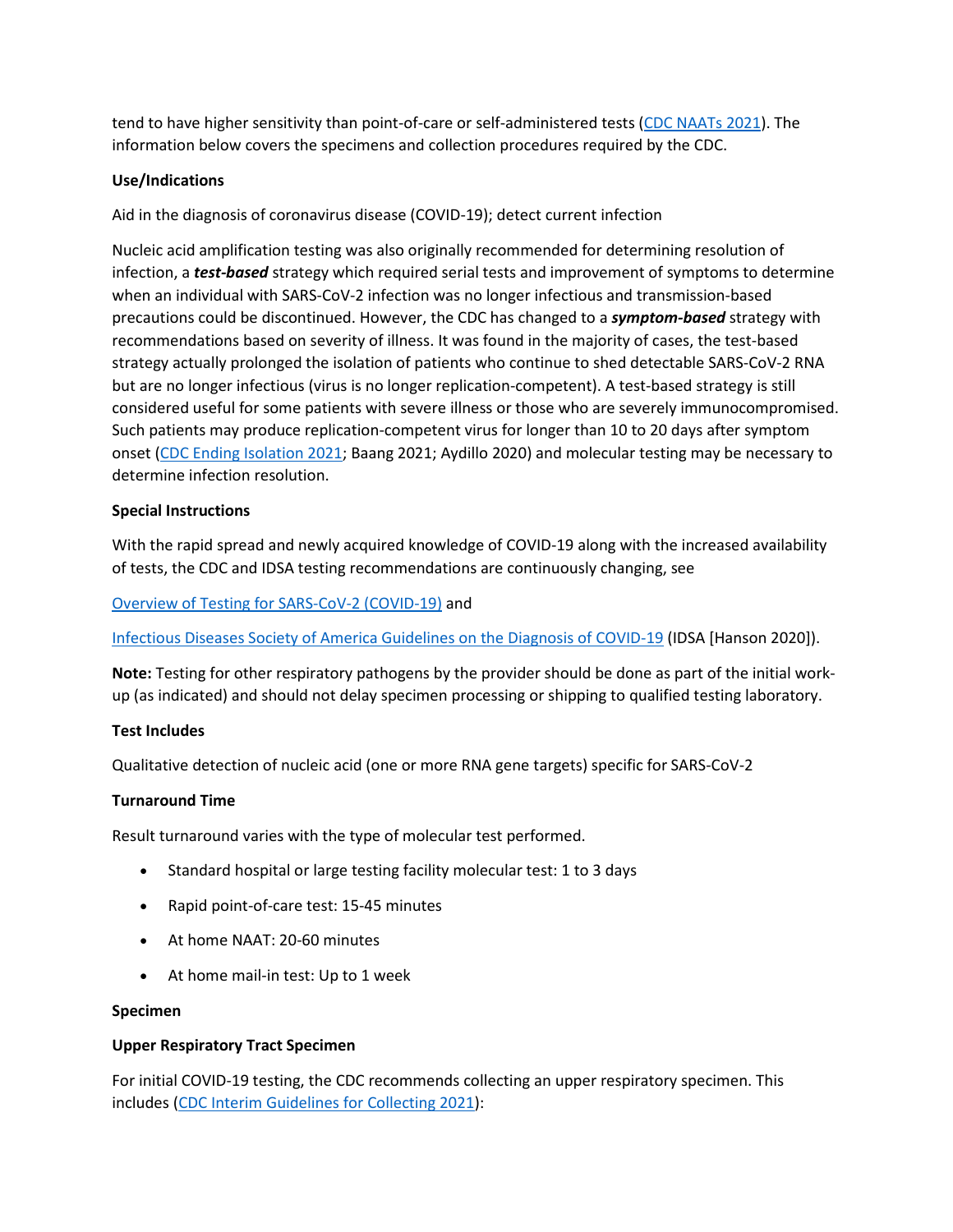- Nasopharyngeal (NP) specimen collected by a trained health care professional. **Or**
- Oropharyngeal (OP) specimen collected by a trained health care professional. **Or**
- Nasal mid-turbine (NMT) specimen collected by a trained health care professional or by a supervised or unsupervised onsite self-collection (using flocked tapered swab), or self-collected at home following kit instructions. Both nares should be swabbed. **Or**
- Anterior nares (nasal swab; NS) specimen collected by a trained health care professional, or by a supervised or unsupervised onsite self-collection (using a flocked or spun polyester swab), or self-collected at home following kit instructions. Both nares should be swabbed using the same swab. **Or**
- Nasopharyngeal wash/aspirate or nasal wash/aspirate (NW) specimen collected by health care professional. **Or**
- Saliva, self-collection at home or at testing site
- **Note:** The IDSA recommends collecting an NP swab, NMT swab, anterior nasal swab, saliva, or a combined anterior nasal/oropharyngeal swab rather than an oropharyngeal swab alone for nucleic acid testing in symptomatic patients [\(IDSA \[Hanson 2020\]\)](https://www.idsociety.org/practice-guideline/covid-19-guideline-diagnostics/).

#### **Lower Respiratory Tract Specimen**

- Bronchoalveolar lavage (BAL), tracheal aspirate, pleural fluid, lung biopsy
- Sputum for patients who develop a productive cough; induction of sputum is **not** recommended.

**Note:** SARS-CoV-2 RNA has also been detected in stool, blood, and tissue, and semen (Li D 2020).

### **Container(s)**

- Confer with testing laboratory for proper specimen container and collection.
- Lower respiratory specimen: Sterile, screw-cap plastic container
- Nasal mid-turbinate (NMT) specimen: Flocked tapered swab
- Nasal swab or anterior nares (NS) specimen: Flocked or spun polyester swab
- Nasopharyngeal or oropharyngeal specimen: Use only synthetic fiber swab with plastic or wire shaft. Do not use calcium alginate swab or cotton swab with wooden shaft.
- Nasopharyngeal wash/aspirate or nasal wash/aspirate specimen: Sterile viral transport media tube
- Saliva: Sterile, screw-cap plastic container

#### **Volume / Minimum Volume**

- 1 NP swab or 1 OP swab or 1 NS swab or 1 NMT swab
- Fluids: 2-3 mL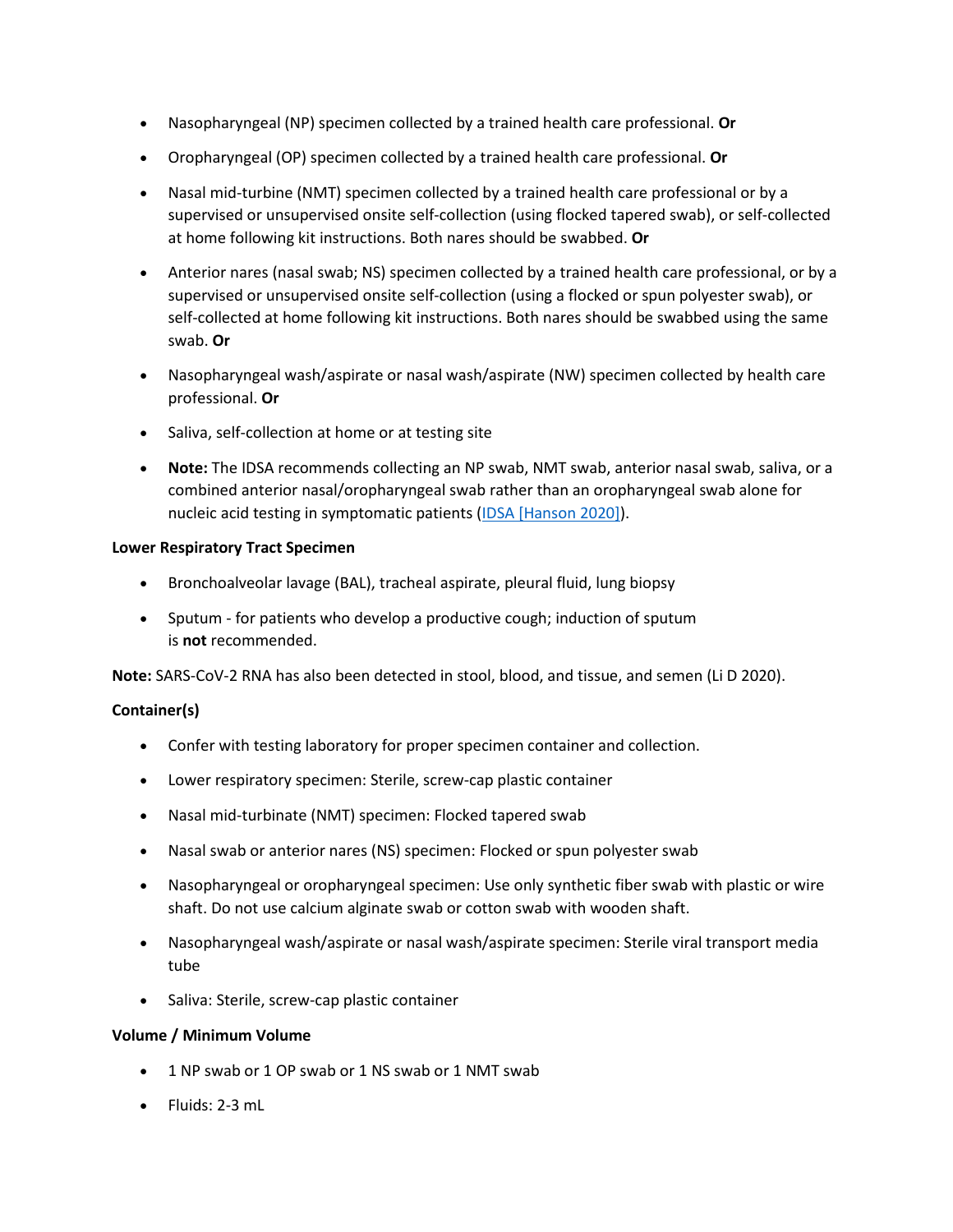• Saliva: 1-5 mL

## **Collection**

Prior to specimen collection, patient identity should be confirmed using two independent identifiers; use of a patient identification arm band or similar system is recommended. Specimen label(s) should include the two independent identifiers and the date of collection. There should be a method to identify the individual collecting the specimen. The specimen container(s) should be labeled in the presence of the patient after specimen is collected. Container(s) should **not** be prelabeled. Use computer-generated label(s), if available, to avoid transcription errors.

Collect specimen from patient as soon as possible, regardless of time of symptom onset. Health care professionals collecting specimens should use proper infection control techniques and wear personal protective equipment, including an N95 respirator (or facemask if respirator is not available), eye protection, gloves, and a gown.

### **Upper Respiratory Tract Specimen**

• **NP swab:** Tilt patient's head back 70 degrees. Insert a minitip swab with flexible (wire or plastic) shaft through the nostril parallel to the palate (not upwards) until resistance is detected or the distance is equivalent to that from the ear to the nostril of the patient, indicating contact with the nasopharynx. (ie, swab should reach depth equal to distance from nostrils to outer opening of the ear). Gently rub and roll swab. Leave swab in place for several seconds to absorb secretions. Slowly remove swab while rotating it. Specimens can be collected from both sides using the same swab, but it is not necessary to collect from both sides if the minitip is saturated with fluid from the first collection. If a deviated septum or blockage create difficulty in obtaining the specimen from one nostril, use the same swab to obtain the specimen from the other nostril. Place swab immediately into tube provided or sterile tube containing 2 to 3 mL of viral transport media (VTM), Amies transport medium, phosphate-buffered saline, or sterile saline. If both are collected, NP and OP specimens should be placed in the same vial at collection site. **Note:** Some point of care assays are designed to analyze the specimen **directly (without medium)**; use swabs provided and follow manufacturers instructions for swab storage and processing. See [CDC Nasopharyngeal Specimen Collection Steps.](https://www.cdc.gov/coronavirus/2019-ncov/downloads/lab/NP_Specimen_Collection_Infographic_FINAL_508.pdf)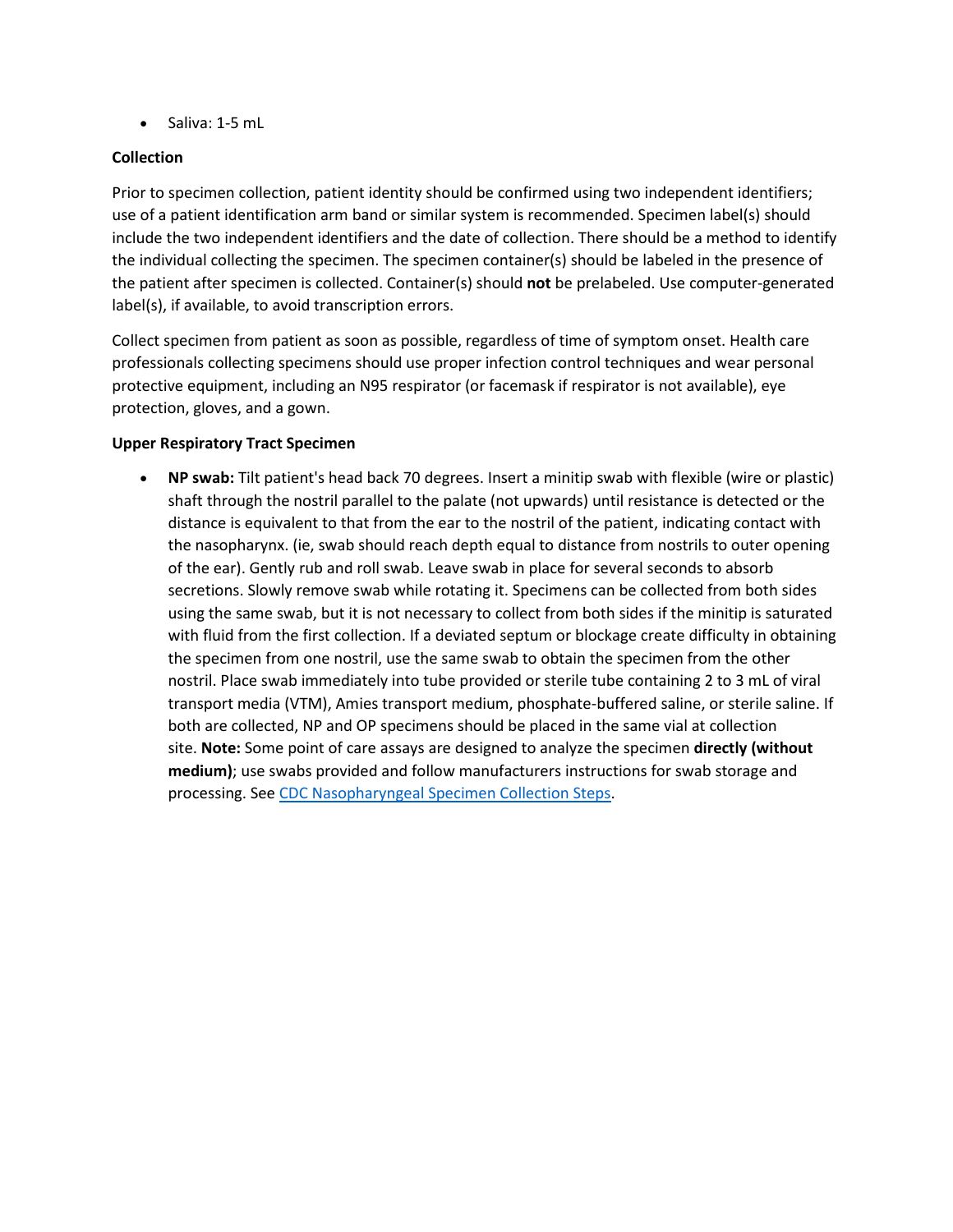

CDC Interim Guidelines for Collecting 2021

- **OP (throat) swab:** Avoiding the tongue, teeth, and gums, insert swab into the posterior of pharynx and tonsillar areas. Rub swab over both tonsillar pillars and posterior oropharynx. Place swab immediately into tube provided or sterile tube containing 2 to 3 mL of viral transport media (VTM), Amies transport medium, phosphate-buffered saline, or sterile saline. If both are collected, NP and OP specimens should be placed in the same vial at collection site. **Note:** Some point of care assays are designed to analyze the specimen **directly (without medium)**; use swabs provided and follow manufacturers instructions for swab storage and processing.
- **NMT swab (deep nasal swab):** Use a flocked tapered swab. Tilt patient's head back 70 degrees. While gently rotating, insert swab less than one inch (about 2 cm) into nostril, parallel to the palate (not upwards), until resistance is met at turbinates. Rotate the swab several times against nasal wall and repeat in other nostril using the same swab. Place swab immediately into tube provided or sterile tube containing 2 to 3 mL of viral transport media (VTM), Amies transport medium, phosphate-buffered saline, or sterile saline. **Note:** Some point of care assays are designed to analyze the specimen **directly (without medium)**; use swabs provided and follow manufacturers instructions for swab storage and processing. See [CDC Nasal Mid-turbinate](https://www.cdc.gov/coronavirus/2019-ncov/downloads/lab/NMT_Specimen_Collection_Infographic_FINAL_508.pdf)  [Specimen Collection Steps.](https://www.cdc.gov/coronavirus/2019-ncov/downloads/lab/NMT_Specimen_Collection_Infographic_FINAL_508.pdf)
- **NS (anterior nares):** Using a flocked or spun polyester swab, insert the entire tip of swab 0.5 to 0.75 inch (1 to 1.5 cm) inside the nostril (naris) and firmly sample the nasal membrane by rotating the swab in a circular path against the nasal wall at least 4 times. Take approximately 15 seconds to collect the sample. Be sure to collect any nasal drainage that may be present on the swab. Sample both nostrils with same swab. Place swab immediately into tube provided or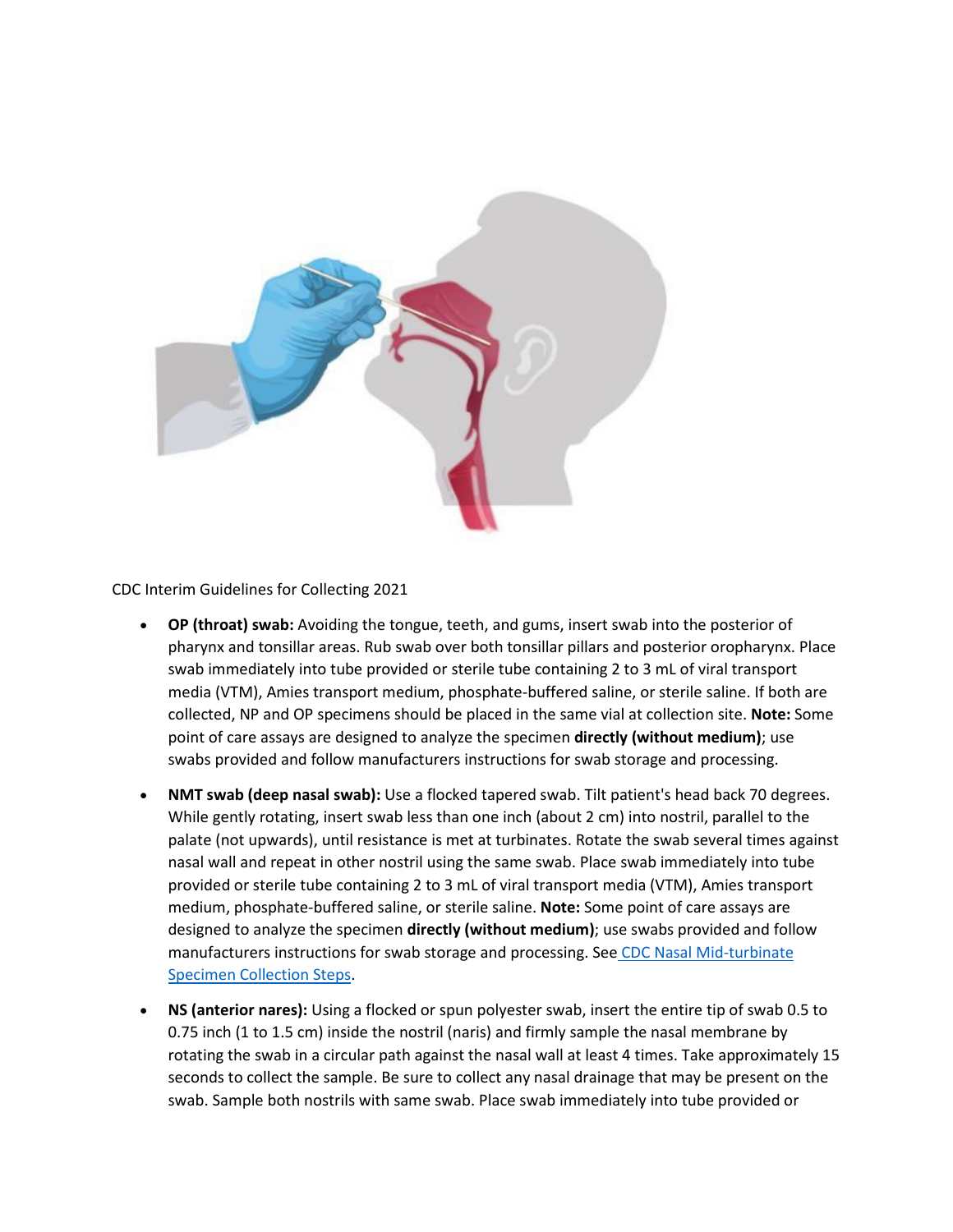sterile tube containing 2 to 3 mL of viral transport media (VTM), Amies transport medium, phosphate-buffered saline, or sterile saline. **Note:** Some point of care assays are designed to analyze the specimen **directly (without medium)**; use swabs provided and follow manufacturers instructions for swab storage and processing. See CDC How to collect Your Anterior Nasal Swab [Sample for COVID-19 Testing.](https://www.cdc.gov/coronavirus/2019-ncov/testing/How-To-Collect-Anterior-Nasal-Specimen-for-COVID-19.pdf)

- **NP wash/aspirate or nasal wash/aspirate (NW):** Sterile collection by health care provider. Attach catheter to suction apparatus. Tilt patient's head back 70 degrees. Instill 1 to 1.5 mL of non-bacteriostatic saline (pH 7.0) into one nostril. Insert the tubing into the nostril parallel to the palate (not upwards). Catheter should reach depth equal to distance from nostrils to outer opening of ear. Begin gentle suction/aspiration and remove catheter while rotating it gently. Place specimen in a sterile viral transport media tube.
- **Saliva:** Supervised, patient self-collection of 1 to 5 mL saliva into sterile, leakproof container; without preservative

## **Lower Respiratory Tract Specimen**

- **BAL, tracheal aspirate, pleural fluid, lung biopsy:** Sterile collection by health care provider (in the hospital setting). Collect 2 to 3 mL into sterile, leakproof, screw-cap container. Collection of lower respiratory specimens may be limited to hospitalized patients with severe disease. A lower respiratory specimen is advised if collected later in the course of disease or in patients with a negative upper respiratory test and a strong clinical suspicion of COVID-19 infection (WHO Diagnostic testing 2020).
- **Sputum:** Patient should be educated on difference between sputum and saliva. Patient should rinse mouth with water then expectorate deep cough sputum directly into sterile, leakproof screw-cap container. Health care personnel should apply standard precautions and wear an N95 or equivalent or higher respirator when collecting specimens. **Note:** Sputum induction is **not** recommended.

For more information see: [CDC Interim Guidelines for Collecting and Handling of Clinical Specimens for](https://www.cdc.gov/coronavirus/2019-ncov/lab/guidelines-clinical-specimens.html?CDC_AA_refVal=https%3A%2F%2Fwww.cdc.gov%2Fcoronavirus%2F2019-ncov%2Fguidelines-clinical-specimens.html)  [COVID-19 Testing.](https://www.cdc.gov/coronavirus/2019-ncov/lab/guidelines-clinical-specimens.html?CDC_AA_refVal=https%3A%2F%2Fwww.cdc.gov%2Fcoronavirus%2F2019-ncov%2Fguidelines-clinical-specimens.html)

See [Guidelines for submitting specimens to CDC](https://www.cdc.gov/coronavirus/2019-ncov/downloads/COVID-19-Specimen-Submission-Guidance.pdf) for laboratory testing for SARS-CoV-2.

### **Processing and Storage**

- For all specimens: Refrigerate at 2°C to 8°C and ship overnight on ice pack to CDC (or qualified laboratory). Specimens are stable 72 hours.
- For longer storage, freeze specimen(s) at -70°C.
- For state, local, or reference laboratories, follow specific shipping guidelines.

### **Stability**

- Refrigerated: 72 hours
- Frozen (-70°C or lower): Not established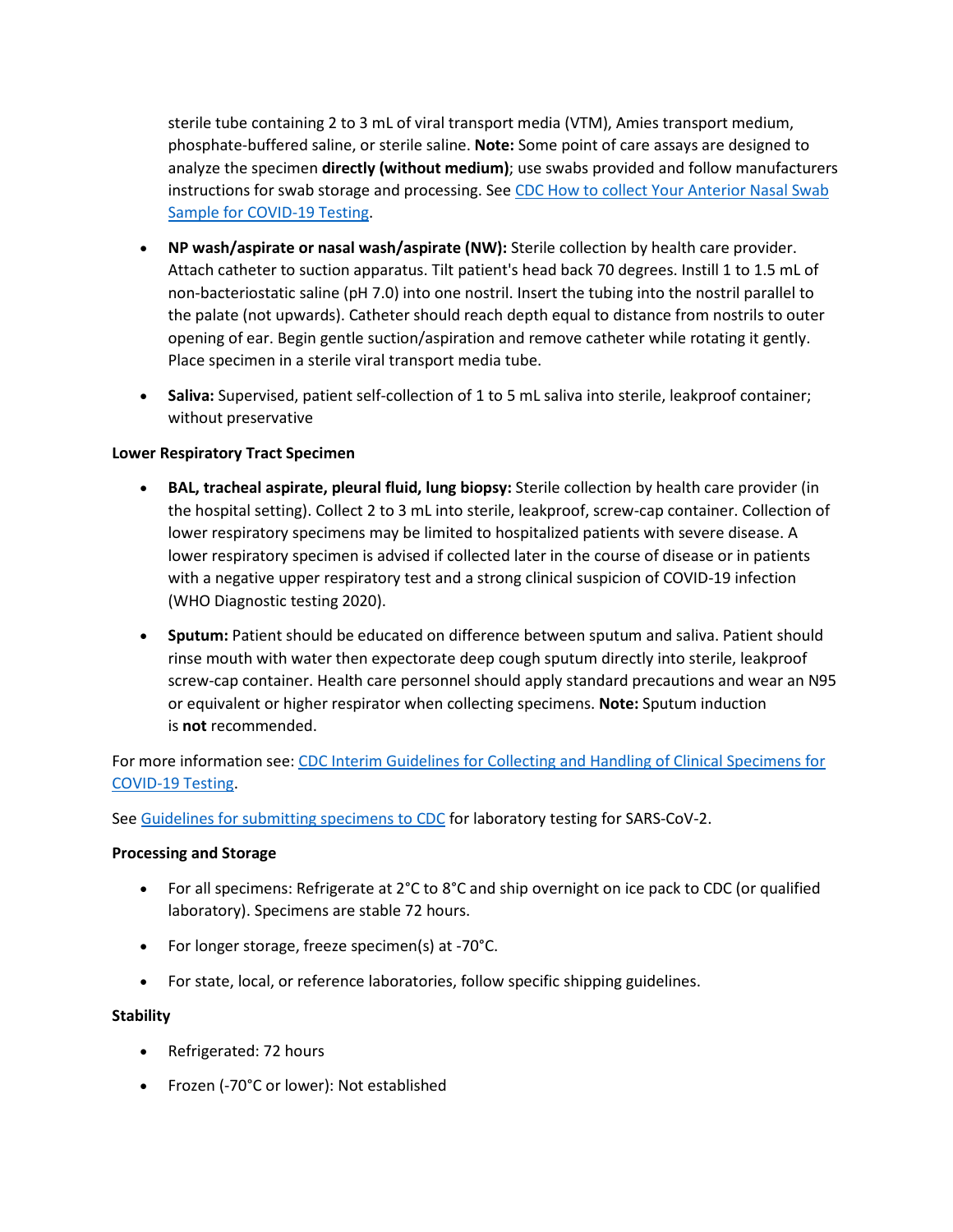#### **Causes for Rejection**

#### Specimen stored at 2°C to 8°C over 72 hours

### **Methodology**

- Nucleic acid amplification testing (NAAT), with real time Reverse transcription polymerase chain reaction (RT-PCR). Gold standard method for detection of SARS-CoV-2. This method amplifies a small segment of virus genetic material. Extracted viral RNA is converted to (complementary) cDNA which subsequently undergoes amplification using specific primers for the SARS-CoV-2 genes of interest. DNA amplification is monitored in real time using fluorescence. Cycling of temperatures is required [Zhao 2015]. This method has high sensitivity and specificity but is costly, requires professional skills, is time-consuming, and must be performed in a laboratory.
- Nucleic acid amplification testing (NAAT) with real time Reverse Transcription polymerase chain reaction (RT-PCR) with MALDI-TOF mass spectrometer. Ionized PCR products are separated and identified based on their mass-to-charge ratio (FDA 2020 MassArray Test). This is a newer, less utilized technique.
- Isothermal amplification. This method amplifies the target sequence at a constant temperature. [Zhao 2015])
	- o Loop-mediated isothermal amplification (LAMP)
	- o LAMP and Clustered regularly interspaced short palindromic repeats (CRISPR)
	- o Transcription Mediated Amplification (TMA)
	- o Helicase-dependent Amplification (HAD)
	- o Nicking endonuclease amplification reaction (NEAR)
	- o Strand displacement amplification (SDA) [\(CDC NAATs 2021\)](https://www.cdc.gov/coronavirus/2019-ncov/lab/naats.html)

Note: The IDSA currently recommends rapid RT-PCR assays or standard laboratory-based NAATs be used over Rapid isothermal NAAT in symptomatic individuals due to decreased sensitivity in the rapid isothermal molecular tests (IDSA [Hanson 2020]).

Note: The above list is not comprehensive.

#### **Normal Values/Findings**

Not detected

**Note:** If a negative result is obtained from a patient with a high index of suspicion, the World Health Organization (WHO) recommends resampling with repeat nucleic acid testing; the collection of additional specimens, including the lower respiratory tract may be necessary (WHO Diagnostic testing 2020).

All positives must be reported to local/state health departments.

### **Interpretative Information**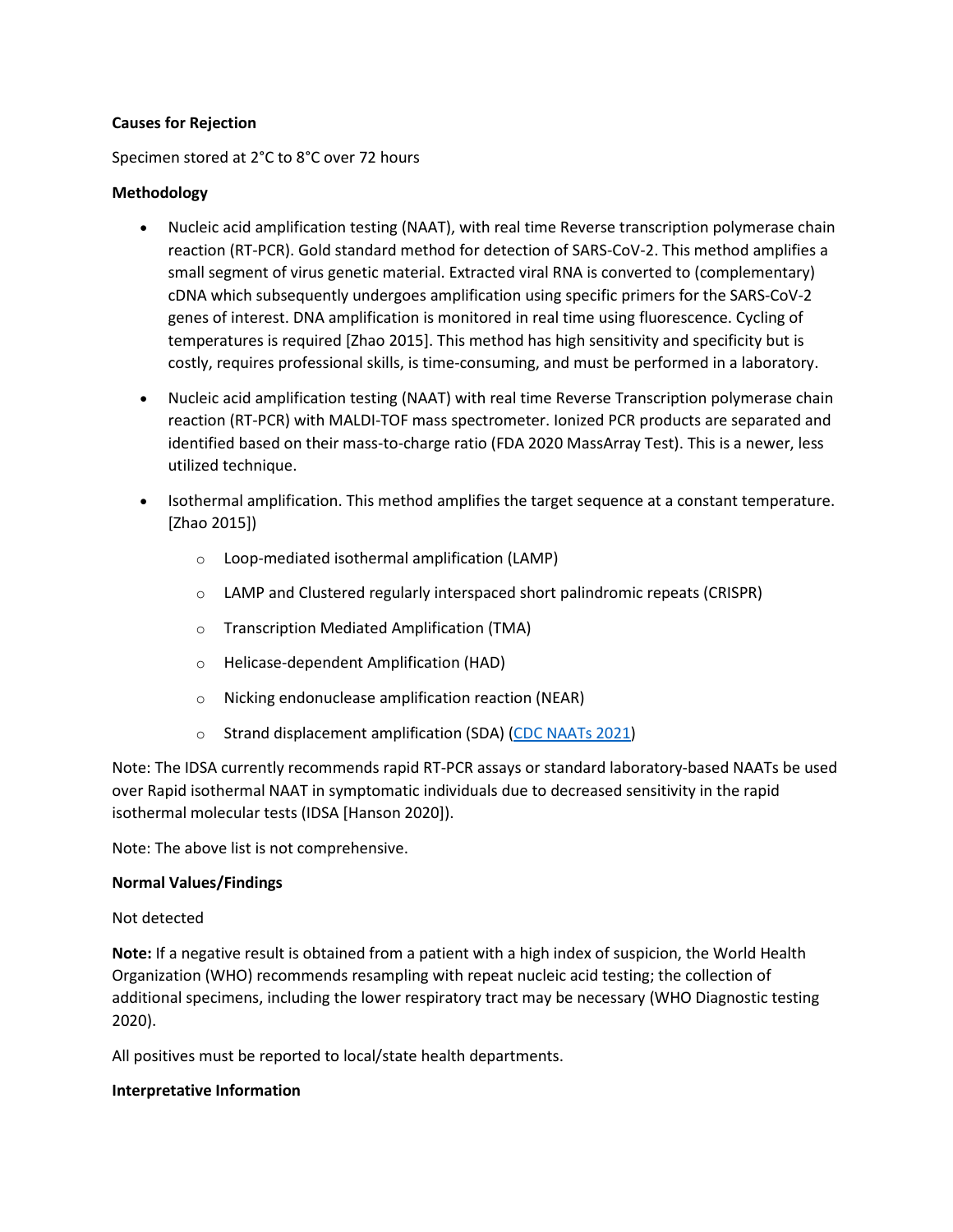- A positive result indicates the presence SARS-CoV-2 RNA; results must be correlated with patient history and clinical symptoms. Positive results do not rule out infection with other pathogens (bacteria or coinfection with other viruses).
- A Not Detected test result means that SARS-CoV-2 RNA was not present in the specimen above the limit of detection, thus a negative result does not rule out the possibility of COVID-19 and should not be used as the sole basis for patient management decisions.

## **Limitations**

Factors that can lead to a false-negative result include:

- Poor specimen quality; small amount of patient specimen
- Specimen collected early or late in the infection process. A study of PCR-based SARS-CoV-2 tests, funded by the National Institute of Allergy and Infectious Diseases (NIAID) and the CDC, found the median false-negative rate on the first day of symptom onset was 38%, and decreased to 20% three days after symptom onset. This percentage began to increase on day 4, and 16 days after symptom onset the false-negative rate was up to 66% (Kucirka 2020).
- Genetic variations of SARS-CoV-2 can cause false-negative results.
- Inadequate processing, storage, or shipping of specimen
- Technical reasons inherent in the test (eg, virus mutation, PCR inhibition) (FDA novel coronavirus EUA 2020)

False positive results are rare but can occur due to technical error or reagent contamination

### **Diagnostic Role**

Gold standard confirmation of acute SARS-CoV-2 infection is based on the detection of unique viral sequences by nucleic acid amplification tests (NAATs). These assays' targets include regions on the nucleocapsid (N), envelope (E), spike (S), and RNA-dependent RNA polymerase (RdRp) genes (WHO Diagnostic testing 2020). Although this testing is both sensitive and specific, an accurate result is dependent on the type and quality of the specimen and the duration of illness at the time of testing.

The viral load tends to be higher in lower respiratory tract (LRT) specimens; Wang et al found highest (RT-PCR) positive rates in bronchoalveolar lavage (BAL) specimens (93%), followed by sputum (72%), nasal swab (63%), and pharyngeal swab (32%) (Wang 2020b). As such an LRT specimen may be recommended when an upper respiratory tract (URT) specimen is negative for SARS-CoV-2.

SARS-CoV-2 may be detected in the URT 1 to 3 days prior to development of symptoms (Furukawa 2020; WHO Diagnostic testing 2020); the viral concentration is highest around the time of symptom onset and then gradually declines (He 2020; Zou 2020). Although it is important to test the suspected positive patient as soon as possible, the duration of the illness at specimen collection must be considered when interpreting results.

It is important to note that the various NAATs available have different limits of detection (LOD), thus varying sensitivities. Specimens tested on different platforms could have different results. For more information see [SARS-CoV-2 Reference Panel Comparative Data.](https://www.fda.gov/medical-devices/coronavirus-covid-19-and-medical-devices/sars-cov-2-reference-panel-comparative-data)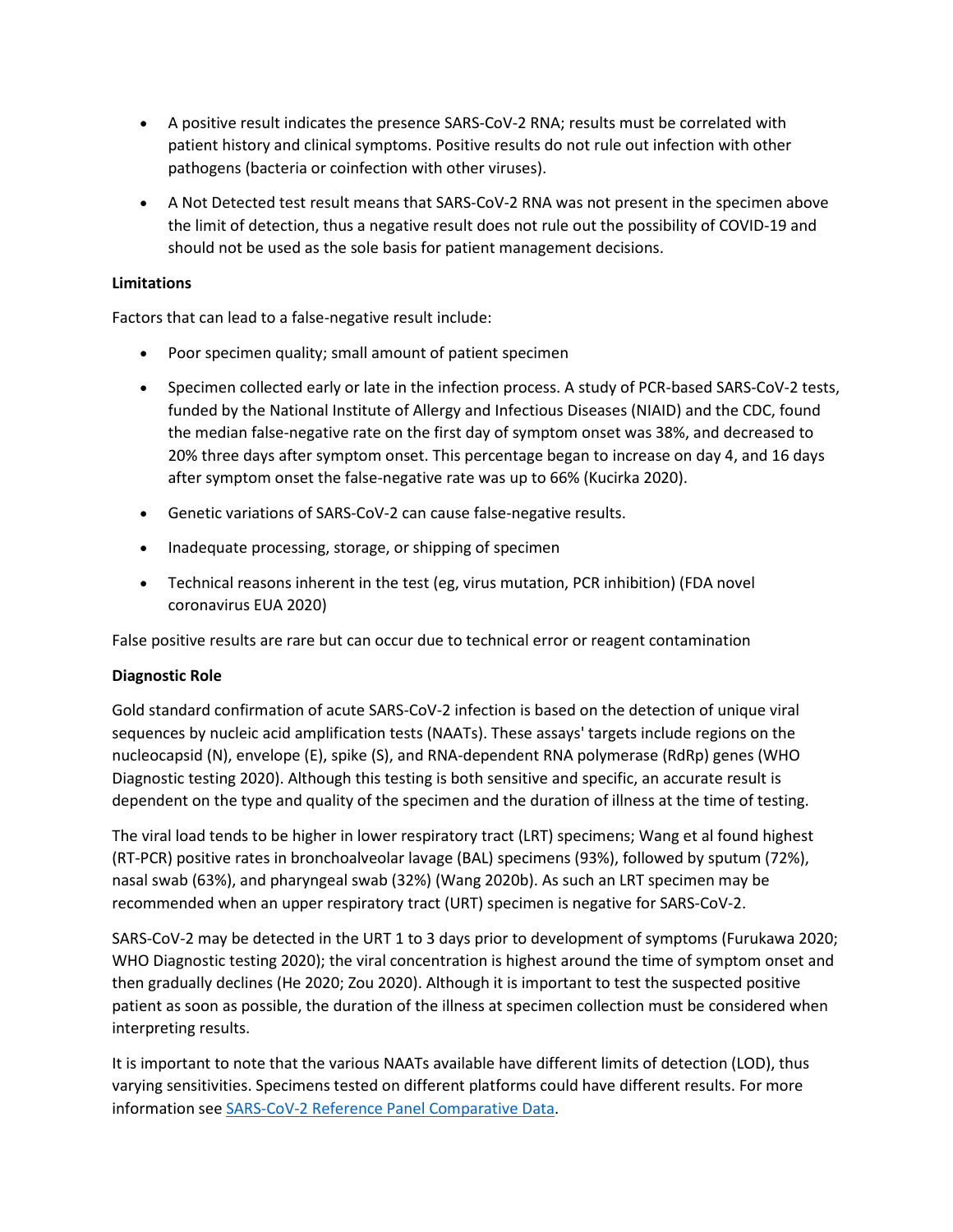## **Laboratory/Diagnostic Pearls**

- For biosafety reasons it is not recommended to perform viral isolation in cell culture for SARS-CoV-2 or perform initial characterization of viral agents recovered in cultures of specimens from patients.
- Studies indicate SARS-CoV-2 may persist on surfaces for a few hours up to days dependent on conditions (eg, type of surface, temperature or humidity of the environment). Warmer temperatures and exposure to sunlight reduces viral survival time [\(CDC EPA 2020\)](https://www.cdc.gov/coronavirus/2019-ncov/community/pdf/reopening_america_guidance.pdf).
- Concentrations of SARS-CoV-2 RNA in upper respiratory specimens declines after onset of symptoms as does the recovery of replication-competent virus. In patients with mild to moderate disease, replication-competent virus has not been recovered after 10 days following symptom onset. In patients with severe COVID-19 disease or some immunocompromised patients replication-competent virus has been recovered 10 to 20 days post symptom onset. Some severely immunocompromised have had replication-competent virus recovered at much longer than 20 days post symptom onset (Baang 2021; Aydillo 2020), thus making a case for test-based strategy for determining resolution of infection in these patients.
- Current data indicate that low levels of SARS-CoV-2 may persist for up to 3 months in the respiratory tracts of persons recovered from COVID-19 infection. This latent shedding has **not** been found to be replication competent. If tested within 3 months of initial infection, individuals may continue to have a positive test result, however; infectiousness is unlikely [\(CDC](https://www.cdc.gov/coronavirus/2019-ncov/hcp/duration-isolation.html)  [Ending Isolation 2021\)](https://www.cdc.gov/coronavirus/2019-ncov/hcp/duration-isolation.html).
- The COVID-19 molecular assays are designed to target specific RNA sequences and the persistent genetic variation of the SARS-CoV-2 virus can affect test performance if a mutation occurs in the region of the genome targeted by the test. Assays that rely on detection of multiple genome regions may be less impacted by genetic variations. The FDA has updated [In](https://www.fda.gov/medical-devices/coronavirus-disease-2019-covid-19-emergency-use-authorizations-medical-devices/in-vitro-diagnostics-euas-molecular-diagnostic-tests-sars-cov-2)  [Vitro Diagnostics EUAs - Molecular Diagnostic Tests for SARS-CoV-2](https://www.fda.gov/medical-devices/coronavirus-disease-2019-covid-19-emergency-use-authorizations-medical-devices/in-vitro-diagnostics-euas-molecular-diagnostic-tests-sars-cov-2) to include the labeling of single- and multiple-target assays.

## **Additional Information**

FDA recommendations for clinical laboratory and health care providers who use molecular testing to detect SARS-CoV-2 (FDA SARS-CoV-2 Viral Mutations 2021):

- Be aware that genetic variants of SARS-CoV-2 arise regularly and false negative test results can occur.
- Consider negative results in combination with clinical observations, patient history, and epidemiological information.
- Consider repeat testing with a different EUA-authorized or FDA-cleared Molecular diagnostic test (with different genetic targets) if COVID-19 is still suspected after receiving a negative test result.
- Test performance may be impacted by certain variants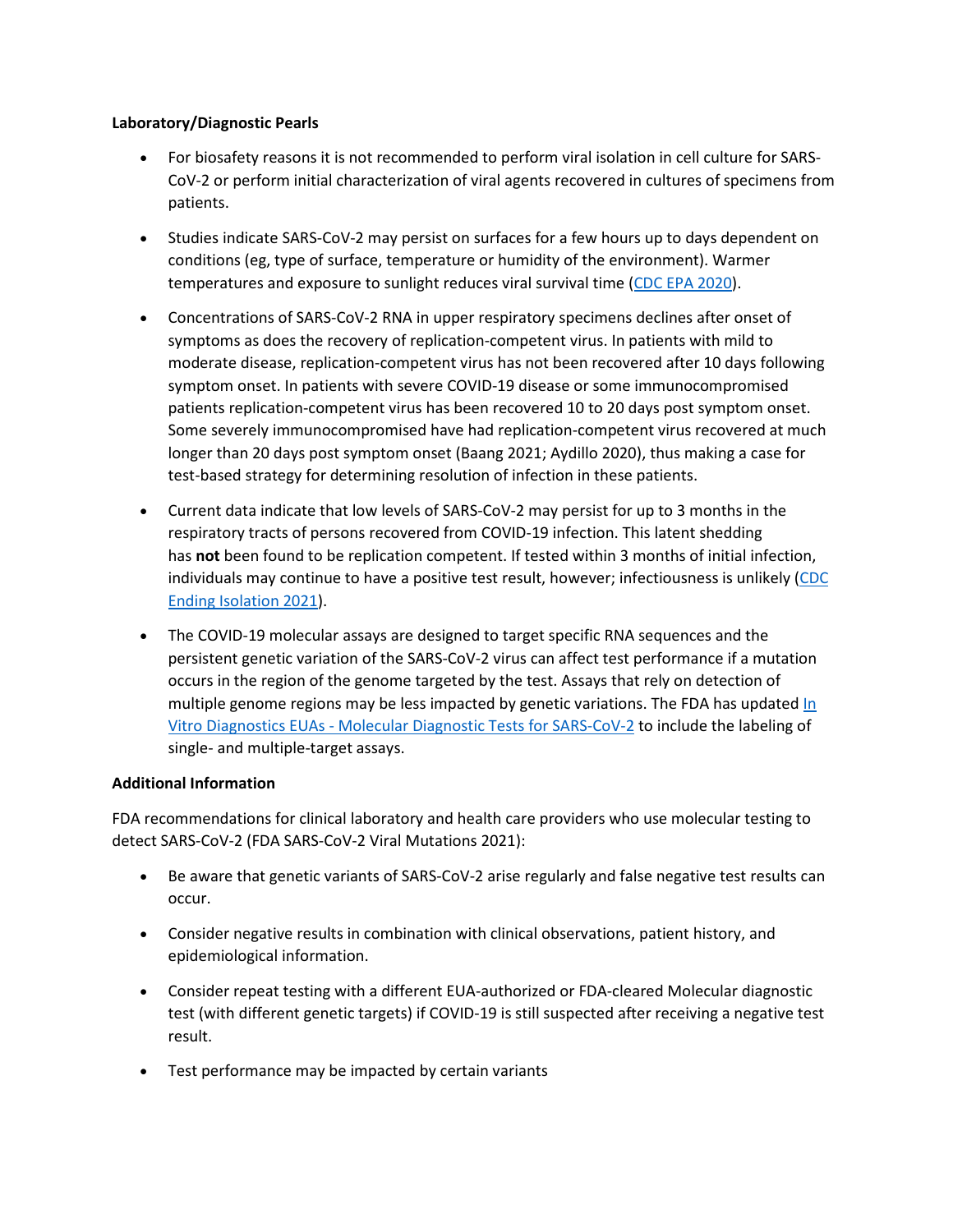- Tests with single targets are more susceptible to changes in performance due to viral mutations and more likely fail in detecting new variants.
- Be aware that tests that use multiple genetic targets to determine a final result are less likely to be impacted by increased prevalence of genetic variants.

The SARS-CoV-2 omicron variant, B.1.1.529, has markedly more mutations than previous variants, particularly in the S-gene.

For more information, interim guidance has been issued by the United States [CDC](https://www.cdc.gov/coronavirus/2019-ncov/index.html) and the [World Health](https://www.who.int/emergencies/diseases/novel-coronavirus-2019)  [Organization.](https://www.who.int/emergencies/diseases/novel-coronavirus-2019)

See: [Guidance for Healthcare Workers about COVID-19 \(SARS-CoV-2\) Testing](https://www.cdc.gov/coronavirus/2019-ncov/hcp/testing.html)

See: Interim Guidelines for Collecting and [Handling of Clinical Specimens for COVID-19 Testing](https://www.cdc.gov/coronavirus/2019-nCoV/lab/guidelines-clinical-specimens.html)

See: [Information for Laboratories about Coronavirus \(COVID-19\)](https://www.cdc.gov/coronavirus/2019-ncov/lab/index.html?CDC_AA_refVal=https%3A%2F%2Fwww.cdc.gov%2Fcoronavirus%2F2019-ncov%2Fguidance-laboratories.html)

See: [Interim Laboratory Biosafety Guidelines for Handling and Processing Specimens Associated with](https://www.cdc.gov/coronavirus/2019-ncov/lab/lab-biosafety-guidelines.html?CDC_AA_refVal=https%3A%2F%2Fwww.cdc.gov%2Fcoronavirus%2F2019-ncov%2Flab-biosafety-guidelines.html)  [Coronavirus Disease 2019 \(COVID-19\)](https://www.cdc.gov/coronavirus/2019-ncov/lab/lab-biosafety-guidelines.html?CDC_AA_refVal=https%3A%2F%2Fwww.cdc.gov%2Fcoronavirus%2F2019-ncov%2Flab-biosafety-guidelines.html)

See: FDA [Emergency Use Authorizations](https://www.fda.gov/emergency-preparedness-and-response/mcm-legal-regulatory-and-policy-framework/emergency-use-authorization)

### **Index Terms**

2019 Novel Coronavirus; 2019-nCoV; COVID-19 PCR; COVID-19, Qualitative, PCR; Covid19; nCoV, 2019; Novel Coronavirus, 2019; Qualitative COVID-19; SARS-CoV-2; Severe Acute Respiratory Syndrome Coronavirus 2; Wuhan

## **Applies to**

Pandemic; Pneumonia of Unknown Etiology

### **References**

Abbott Diagnostics. ID NOW COVID-19 [product information] [https://www.fda.gov/media/136525/download.](https://www.fda.gov/media/136525/download) Scarborough, Maine; April 2020.

Abbott Laboratories. Abbott Provides Update on ID NOW™. [https://abbott.mediaroom.com/2020-05-](https://abbott.mediaroom.com/2020-05-14-Abbott-Provides-Update-on-ID-NOW-TM) [14-Abbott-Provides-Update-on-ID-NOW-TM.](https://abbott.mediaroom.com/2020-05-14-Abbott-Provides-Update-on-ID-NOW-TM) Published May 14, 2020. Accessed May 18, 2020.

Abbott Laboratories. Detect COVID-19 in as little as 5 minutes. Abbott Laboratories website. [https://www.abbott.com/corpnewsroom/product-and-innovation/detect-covid-19-in-as-little](https://www.abbott.com/corpnewsroom/product-and-innovation/detect-covid-19-in-as-little-as-5-minutes.html)[as-5-minutes.html.](https://www.abbott.com/corpnewsroom/product-and-innovation/detect-covid-19-in-as-little-as-5-minutes.html) Updated March 27, 2020. Accessed March 30, 2020.

Aydillo T, Gonzalez-Reiche AS, Aslam S, van de Guchte A, Khan Z, Obla A, Dutta J, van Bakel H, Aberg J, García-Sastre A, Shah G, Hohl T, Papanicolaou G, Perales MA, Sepkowitz K, Babady NE, Kamboj M. Shedding of Viable SARS-CoV-2 after Immunosuppressive Therapy for Cancer. *N Engl J Med*. 2020 Dec 24;383(26):2586-2588. doi: 10.1056/NEJMc2031670. Epub 2020 Dec 1[.\[PubMed 33259154\]](https://www.ncbi.nlm.nih.gov/entrez/query.fcgi?cmd=Retrieve&db=pubmed&dopt=Abstract&list_uids=33259154)

Baang JH, Smith C, Mirabelli C, Valesano AL, Manthei DM, Bachman MA, Wobus CE, Adams M, Washer L, Martin ET, Lauring AS. Prolonged Severe Acute Respiratory Syndrome Coronavirus 2 Replication in an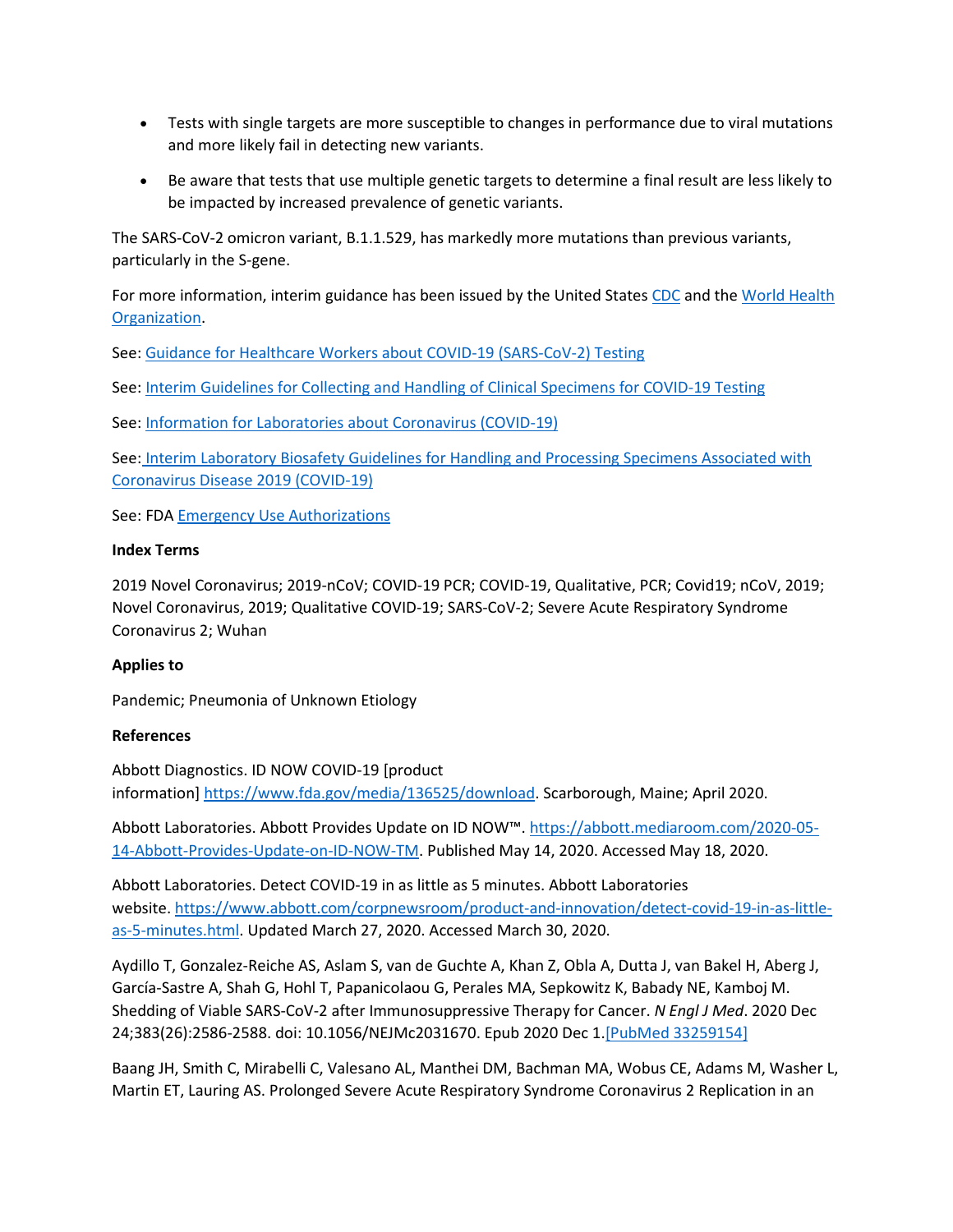Immunocompromised Patient. *J Infect Dis*. 2021 Jan 4;223(1):23-27. doi: 10.1093/infdis/jiaa666[.\[PubMed 33089317\]](https://www.ncbi.nlm.nih.gov/entrez/query.fcgi?cmd=Retrieve&db=pubmed&dopt=Abstract&list_uids=33089317)

Bai Y, Yao L, Wei T, et al. Presumed Asymptomatic Carrier Transmission of COVID-19 [published online February 21, 2020]. *JAMA*. 2020;10.1001/jama.2020.2565[.\[PubMed 32083643\]](https://www.ncbi.nlm.nih.gov/entrez/query.fcgi?cmd=Retrieve&db=pubmed&dopt=Abstract&list_uids=32083643)

Brandsma E, Verhagen HJMP, van de Laar TJW, Claas ECJ, Cornelissen M, van den Akker E. Rapid, sensitive and specific SARS coronavirus-2 detection: a multi-center comparison between standard qRT-PCR and CRISPR based DETECTR. *J Infect Dis*. 2020 Oct 10:jiaa641. doi: 10.1093/infdis/jiaa641. Epub ahead of print[.\[PubMed 33038252\]](https://www.ncbi.nlm.nih.gov/entrez/query.fcgi?cmd=Retrieve&db=pubmed&dopt=Abstract&list_uids=33038252)

Burke RM, Killerby ME, Newton S, et al. Symptom Profiles of a Convenience Sample of Patients with COVID-19 - United States, January-April 2020. *MMWR Morb Mortal Wkly Rep*. 2020;69(28):904-908. Published 2020 Jul 17[.\[PubMed 32673296\]](https://www.ncbi.nlm.nih.gov/entrez/query.fcgi?cmd=Retrieve&db=pubmed&dopt=Abstract&list_uids=32673296)

Centers for Disease Control and Prevention (CDC). Guidance for Health Departments about COVID-19 Testing in the Community. [https://www.cdc.gov/coronavirus/2019-ncov/about/testing.html.](https://www.cdc.gov/coronavirus/2019-ncov/about/testing.html) Updated August 30, 2021. Accessed January 10, 2022.

Centers for Disease Control and Prevention (CDC). CDC Updates and Shortens Recommended Isolation and Quarantine Period for General Population [https://www.cdc.gov/media/releases/2021/s1227](https://www.cdc.gov/media/releases/2021/s1227-isolation-quarantine-guidance.html) [isolation-quarantine-guidance.html.](https://www.cdc.gov/media/releases/2021/s1227-isolation-quarantine-guidance.html) Updated December 27, 2021. Accessed January 10, 2022.

Centers for Disease Control and Prevention (CDC). Coronavirus Disease 2019 (COVID-19). Ending Isolation and Precautions for People with COVID-19: Interim Guidance. [https://www.cdc.gov/coronavirus/2019-ncov/hcp/duration-isolation.html.](https://www.cdc.gov/coronavirus/2019-ncov/hcp/duration-isolation.html) Updated December 28, 2021. Accessed January 10, 2022.

Centers for Disease Control and Prevention (CDC). Coronavirus Disease 2019 (COVID-19). Overview of Testing for SARS-CoV-2 (COVID-19). [https://www.cdc.gov/coronavirus/2019-nCoV/hcp/clinical](https://www.cdc.gov/coronavirus/2019-ncov/hcp/testing-overview.html)[criteria.html.](https://www.cdc.gov/coronavirus/2019-ncov/hcp/testing-overview.html) Updated December 28, 2021. Accessed January 10, 2022.

Centers for Disease Control and Prevention (CDC). COVID-19 Pandemic Planning Scenarios. [https://www.cdc.gov/coronavirus/2019-ncov/hcp/planning-scenarios.html.](https://www.cdc.gov/coronavirus/2019-ncov/hcp/planning-scenarios.html) Updated March 19, 2021. Accessed January 10, 2022.

Centers for Disease Control and Prevention (CDC). COVID-19. Scientific Brief: SARS-CoV-2 Transmission. [https://www.cdc.gov/coronavirus/2019-ncov/science/science-briefs/sars-cov-2](https://www.cdc.gov/coronavirus/2019-ncov/science/science-briefs/sars-cov-2-transmission.html) [transmission.html.](https://www.cdc.gov/coronavirus/2019-ncov/science/science-briefs/sars-cov-2-transmission.html) Updated May 7, 2021. Accessed January 10, 2022.

Centers for Disease Control and Prevention (CDC). Interim Infection Prevention and Control Recommendations for Healthcare Personnel During the Coronavirus Disease 2019 (COVID-19) Pandemic. [https://www.cdc.gov/coronavirus/2019-ncov/hcp/infection-control](https://www.cdc.gov/coronavirus/2019-ncov/hcp/infection-control-recommendations.html?CDC_AA_refVal=https%3A%2F%2Fwww.cdc.gov%2Fcoronavirus%2F2019-ncov%2Fhcp%2Fdisposition-hospitalized-patients.html)[recommendations.html?CDC\\_AA\\_refVal=https%3A%2F%2Fwww.cdc.gov%2Fcoronavirus%2F2019](https://www.cdc.gov/coronavirus/2019-ncov/hcp/infection-control-recommendations.html?CDC_AA_refVal=https%3A%2F%2Fwww.cdc.gov%2Fcoronavirus%2F2019-ncov%2Fhcp%2Fdisposition-hospitalized-patients.html) [ncov%2Fhcp%2Fdisposition-hospitalized-patients.html.](https://www.cdc.gov/coronavirus/2019-ncov/hcp/infection-control-recommendations.html?CDC_AA_refVal=https%3A%2F%2Fwww.cdc.gov%2Fcoronavirus%2F2019-ncov%2Fhcp%2Fdisposition-hospitalized-patients.html) Updated September 10, 2021. Accessed January 10, 2022.

Centers for Disease Control and Prevention (CDC). Environmental Protection Agency (EPA). Guidance for cleaning and disinfecting public spaces, workplaces, businesses, schools, and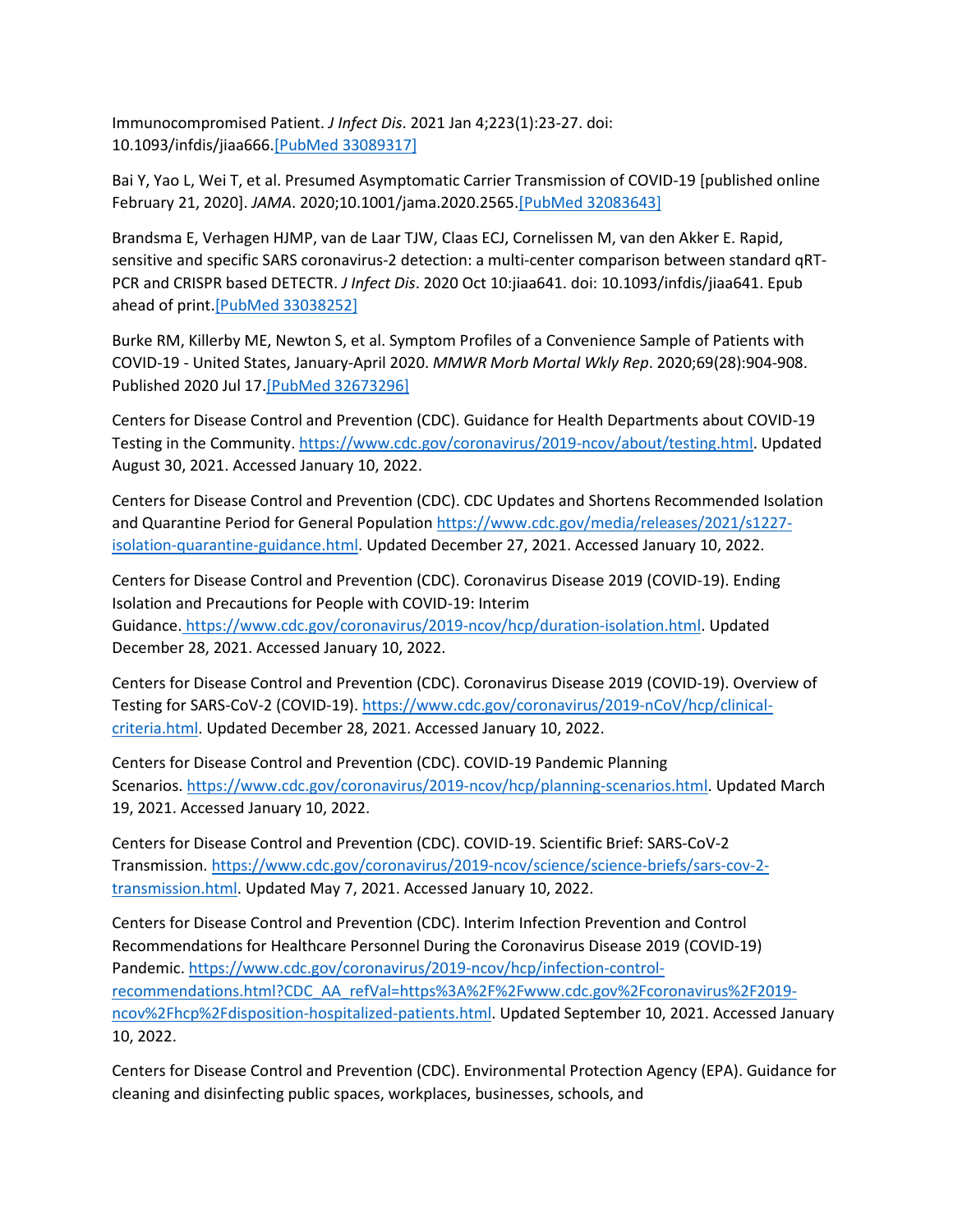homes. [https://www.cdc.gov/coronavirus/2019](https://www.cdc.gov/coronavirus/2019-ncov/community/pdf/reopening_america_guidance.pdf) [ncov/community/pdf/reopening\\_america\\_guidance.pdf.](https://www.cdc.gov/coronavirus/2019-ncov/community/pdf/reopening_america_guidance.pdf) Published September 16, 2020.

Centers for Disease Control and Prevention (CDC). Interim Guidelines for Collecting and Handling of Clinical Specimens for COVID-19 Testing. [https://www.cdc.gov/coronavirus/2019-nCoV/lab/guidelines](https://www.cdc.gov/coronavirus/2019-nCoV/lab/guidelines-clinical-specimens.html)[clinical-specimens.html.](https://www.cdc.gov/coronavirus/2019-nCoV/lab/guidelines-clinical-specimens.html) Updated October 25, 2021. Accessed January 10, 2022.

Centers for Disease Control and Prevention (CDC). Nucleic Acid Amplification Tests (NAATs) [https://www.cdc.gov/coronavirus/2019-ncov/lab/naats.html.](https://www.cdc.gov/coronavirus/2019-ncov/lab/naats.html) Updated June 16, 2021. Accessed January 10, 2022.

COVID-19 Investigation Team. Clinical and virologic characteristics of the first 12 patients with coronavirus disease 2019 (COVID-19) in the United States. *Nat Med*. 2020 Jun;26(6):861-868. doi: 10.1038/s41591-020-0877-5. Epub 2020 Apr 23[.\[PubMed 32327757\]](https://www.ncbi.nlm.nih.gov/entrez/query.fcgi?cmd=Retrieve&db=pubmed&dopt=Abstract&list_uids=32327757)

Ding Q, Lu P, Fan Y, Xia Y, Liu M. The clinical characteristics of pneumonia patients coinfected with 2019 novel coronavirus and influenza virus in Wuhan, China. *J Med Virol*. 2020 Sep;92(9):1549-1555. doi: 10.1002/jmv.25781. Epub 2020 Mar 30[.\[PubMed 32196707\]](https://www.ncbi.nlm.nih.gov/entrez/query.fcgi?cmd=Retrieve&db=pubmed&dopt=Abstract&list_uids=32196707)

Furukawa NW, Brooks JT, Sobel J. Evidence Supporting Transmission of Severe Acute Respiratory Syndrome Coronavirus 2 While Presymptomatic or Asymptomatic. *Emerg Infect Dis*. 2020 Jul;26(7):e201595. doi: 10.3201/eid2607.201595. Epub 2020 Jun 21[.\[PubMed 32364890\]](https://www.ncbi.nlm.nih.gov/entrez/query.fcgi?cmd=Retrieve&db=pubmed&dopt=Abstract&list_uids=32364890)

Hanson KE, Caliendo AM, Arias CA, Hayden MK, Englund JA, Lee MJ, et al. Infectious Diseases Society of America Guidelines on the Diagnosis of COVID-19: Molecular Diagnostic Testing. Infectious Diseases Society of America. 2020; Version 2.0.0. [https://www.idsociety.org/practice-guideline/covid-19](https://www.idsociety.org/practice-guideline/covid-19-guideline-diagnostics/) [guideline-diagnostics/.](https://www.idsociety.org/practice-guideline/covid-19-guideline-diagnostics/) Accessed March 18, 2021.

He X, Lau EHY, Wu P, et al. Temporal dynamics in viral shedding and transmissibility of COVID-19. *Nat Med*. 2020 May;26(5):672-675. doi: 10.1038/s41591-020-0869-5. Epub 2020 Apr 15. Erratum in: Nat Med. 2020 Sep;26(9):1491-1493[.\[PubMed 32296168\]](https://www.ncbi.nlm.nih.gov/entrez/query.fcgi?cmd=Retrieve&db=pubmed&dopt=Abstract&list_uids=32296168)

Joung J, Ladha A, Saito M, et al. Detection of SARS-CoV-2 with SHERLOCK One-Pot Testing. *N Engl J Med*. 2020 Oct 8;383(15):1492-1494. doi: 10.1056/NEJMc2026172. Epub 2020 Sep 16[.\[PubMed 32937062\]](https://www.ncbi.nlm.nih.gov/entrez/query.fcgi?cmd=Retrieve&db=pubmed&dopt=Abstract&list_uids=32937062)

Kim D, Quinn J, Pinsky B, Shah NH, Brown I. Rates of Co-infection Between SARS-CoV-2 and Other Respiratory Pathogens. *JAMA*. 2020 May 26;323(20):2085-2086. doi: 10.1001/jama.2020.626[6.\[PubMed](https://www.ncbi.nlm.nih.gov/entrez/query.fcgi?cmd=Retrieve&db=pubmed&dopt=Abstract&list_uids=32293646)  [32293646\]](https://www.ncbi.nlm.nih.gov/entrez/query.fcgi?cmd=Retrieve&db=pubmed&dopt=Abstract&list_uids=32293646)

Kucirka LM, Lauer SA, Laeyendecker O, Boon D, Lessler J. Variation in False-Negative Rate of Reverse Transcriptase Polymerase Chain Reaction-Based SARS-CoV-2 Tests by Time Since Exposure. *Ann Intern Med*. Published online May 13, 2020. doi:10.7326/M20-1495. [PubMed 32422057]

Lippi G, Simundic AM, Plebani M. Potential preanalytical and analytical vulnerabilities in the laboratory diagnosis of coronavirus disease 2019 (COVID-19). *Clin Chem Lab Med*. 2020 Jun 25;58(7):1070-1076. doi: 10.1515/cclm-2020-028[5.\[PubMed 32172228\]](https://www.ncbi.nlm.nih.gov/entrez/query.fcgi?cmd=Retrieve&db=pubmed&dopt=Abstract&list_uids=32172228)

Li D, Jin M, Bao P, Zhao W, Zhang S. Clinical Characteristics and Results of Semen Tests Among Men With Coronavirus Disease 2019. *JAMA Netw Open*. 2020 May 1;3(5):e208292. doi: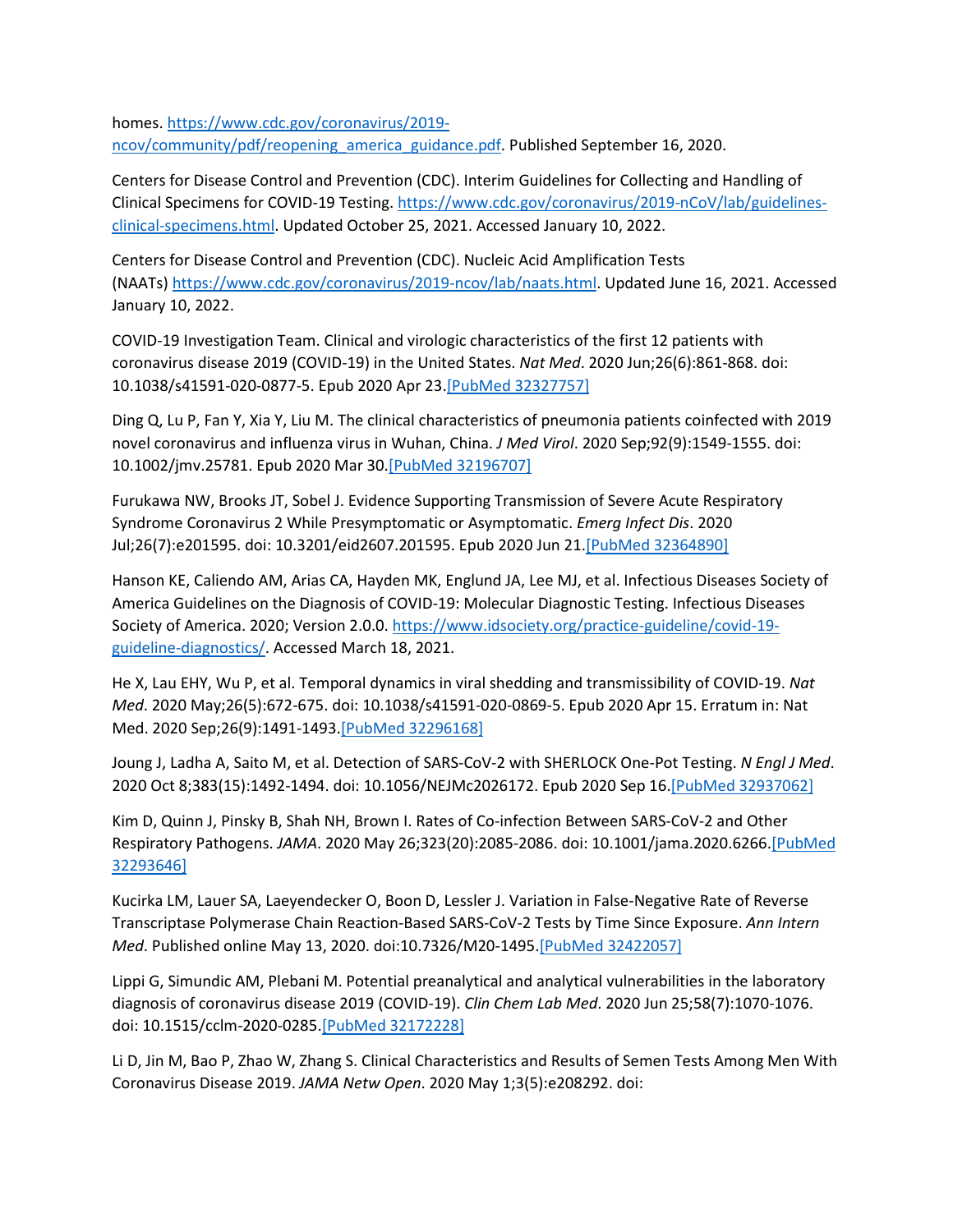10.1001/jamanetworkopen.2020.8292. Erratum in: *JAMA Netw Open*. 2020 Jun 1;3(6):e2010845[.\[PubMed 32379329\]](https://www.ncbi.nlm.nih.gov/entrez/query.fcgi?cmd=Retrieve&db=pubmed&dopt=Abstract&list_uids=32379329)

Li Q, Guan X, Wu P, Wang X, Zhou L, Tong Y, et al. Early Transmission Dynamics in Wuhan, China, of Novel Coronavirus-Infected Pneumonia. *N Engl J Med*. 2020 Mar 26;382(13):1199-1207. doi: 10.1056/NEJMoa2001316. Epub 2020 Jan 29[.\[PubMed 31995857\]](https://www.ncbi.nlm.nih.gov/entrez/query.fcgi?cmd=Retrieve&db=pubmed&dopt=Abstract&list_uids=31995857)

Patel A, Jernigan DB; 2019-nCoV CDC Response Team. Initial Public Health Response and Interim Clinical Guidance for the 2019 Novel Coronavirus Outbreak - United States, December 31, 2019-February 4, 2020. *MMWR Morb Mortal Wkly Rep*. 2020;69(5):140–146. Published February 7, 2020[.\[PubMed](https://www.ncbi.nlm.nih.gov/entrez/query.fcgi?cmd=Retrieve&db=pubmed&dopt=Abstract&list_uids=32027631)  [32027631\]](https://www.ncbi.nlm.nih.gov/entrez/query.fcgi?cmd=Retrieve&db=pubmed&dopt=Abstract&list_uids=32027631)

Pixel by Lab Corp. Introducing Self-Collection Kits for COVID-19 Testing. [https://www.pixel.labcorp.com/blog/introducing-self-collection-kits-covid-19-testing.](https://www.pixel.labcorp.com/blog/introducing-self-collection-kits-covid-19-testing) Published April 2020. Accessed April 22, 2020.

QIAstat-Dx Respiratory SARS-CoV2 Panel Instructions for Use (Handbook). Germantown, MD: QIAGEN; March 2020.

Sethuraman N, Jeremiah SS, Ryo A. Interpreting Diagnostic Tests for SARS-CoV-2 [published online ahead of print, 2020 May 6]. *JAMA*. 2020;10.1001/jama.2020.8259[.\[PubMed 32374370\]](https://www.ncbi.nlm.nih.gov/entrez/query.fcgi?cmd=Retrieve&db=pubmed&dopt=Abstract&list_uids=32374370)

US Food & Drug Administration (FDA). BD SARS-CoV-2 Reagents for BD MAX™ System [product information]. [https://www.fda.gov/media/136816/download.](https://www.fda.gov/media/136816/download) 2021. Accessed April 28,2021.

US Food & Drug Administration (FDA). Beware of Fraudulent Coronavirus Tests, vaccines and Treatments. [https://www.fda.gov/consumers/consumer-updates/beware-fraudulent-coronavirus-tests](https://www.fda.gov/consumers/consumer-updates/beware-fraudulent-coronavirus-tests-vaccines-and-treatments?utm_campaign=FDA%20MedWatch%20-%20Fraudulent%20Coronavirus%20Tests%2C%20Vaccines%20and%20Treatments&utm_medium=email&utm_source=Eloqua)[vaccines-and-treatments?utm\\_campaign=FDA%20MedWatch%20-](https://www.fda.gov/consumers/consumer-updates/beware-fraudulent-coronavirus-tests-vaccines-and-treatments?utm_campaign=FDA%20MedWatch%20-%20Fraudulent%20Coronavirus%20Tests%2C%20Vaccines%20and%20Treatments&utm_medium=email&utm_source=Eloqua) [%20Fraudulent%20Coronavirus%20Tests%2C%20Vaccines%20and%20Treatments&utm\\_medium=email](https://www.fda.gov/consumers/consumer-updates/beware-fraudulent-coronavirus-tests-vaccines-and-treatments?utm_campaign=FDA%20MedWatch%20-%20Fraudulent%20Coronavirus%20Tests%2C%20Vaccines%20and%20Treatments&utm_medium=email&utm_source=Eloqua) [&utm\\_source=Eloqua.](https://www.fda.gov/consumers/consumer-updates/beware-fraudulent-coronavirus-tests-vaccines-and-treatments?utm_campaign=FDA%20MedWatch%20-%20Fraudulent%20Coronavirus%20Tests%2C%20Vaccines%20and%20Treatments&utm_medium=email&utm_source=Eloqua) Current November 20, 2020. Accessed December 2, 2020.

US Food & Drug Administration (FDA). CDC 2019-Novel Coronavirus (2019-nCoV) Real-Time RT-PCR Diagnostic Panel [Emergency Use Only]. [https://www.fda.gov/media/134922/download.](https://www.fda.gov/media/134922/download) Effective December 1, 2020. Accessed January 26, 2021.

US Food & Drug Administration (FDA). Cepheid. Xpert® Xpress SARS-CoV-2 Test [Emergency Use Authorization]. [https://www.fda.gov/media/136314/download.](https://www.fda.gov/media/136314/download) Published September 2020. Accessed January 5, 2021.

US Food & Drug Administration (FDA). Coronavirus (COVID-19) Update: Daily Roundup [News Release]. [https://www.fda.gov/news-events/press-announcements/coronavirus-covid-19-update-daily](https://www.fda.gov/news-events/press-announcements/coronavirus-covid-19-update-daily-roundup-april-21-2020)[roundup-april-21-2020.](https://www.fda.gov/news-events/press-announcements/coronavirus-covid-19-update-daily-roundup-april-21-2020) Published April 21, 2020. Accessed April 22, 2020.

US Food & Drug Administration (FDA). Coronavirus (COVID-19) Update: FDA Informs Public About Possible Accuracy Concerns with Abbott ID NOW Point-of-Care Test. [https://www.fda.gov/news](https://www.fda.gov/news-events/press-announcements/coronavirus-covid-19-update-fda-informs-public-about-possible-accuracy-concerns-abbott-id-now-point)[events/press-announcements/coronavirus-covid-19-update-fda-informs-public-about-possible](https://www.fda.gov/news-events/press-announcements/coronavirus-covid-19-update-fda-informs-public-about-possible-accuracy-concerns-abbott-id-now-point)[accuracy-concerns-abbott-id-now-point.](https://www.fda.gov/news-events/press-announcements/coronavirus-covid-19-update-fda-informs-public-about-possible-accuracy-concerns-abbott-id-now-point) Published May 14, 2020. Accessed May 18, 2020.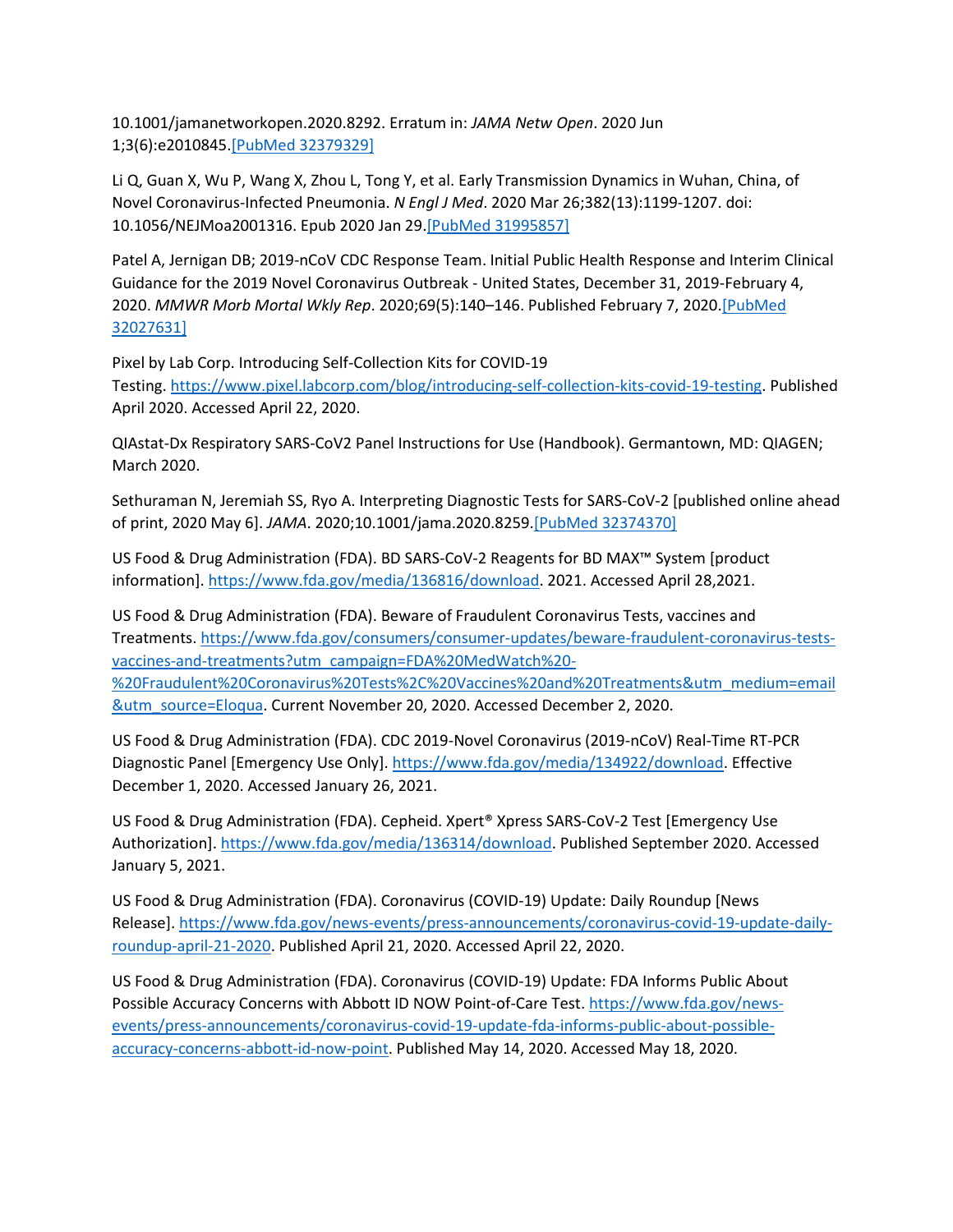US Food & Drug Administration (FDA). Cue Health. The Cue™ COVID-19 Test for Home and Over The Counter (OTC) Use [Emergency Use Authorization]. [https://www.fda.gov/media/146470/download.](https://www.fda.gov/media/146470/download) Published March 5, 2021. Accessed March 11, 2021.

US Food & Drug Administration (FDA). Genetic Variants of SARS-CoV-2 May Lead to False Negative Results with Molecular Tests for Detection of SARS-CoV-2 - Letter to Clinical Laboratory Staff and Health Care Providers. [https://www.fda.gov/medical-devices/letters-health-care-providers/genetic-variants](https://www.fda.gov/medical-devices/letters-health-care-providers/genetic-variants-sars-cov-2-may-lead-false-negative-results-molecular-tests-detection-sars-cov-2?utm_medium=email&utm_source=govdelivery)[sars-cov-2-may-lead-false-negative-results-molecular-tests-detection-sars-cov-](https://www.fda.gov/medical-devices/letters-health-care-providers/genetic-variants-sars-cov-2-may-lead-false-negative-results-molecular-tests-detection-sars-cov-2?utm_medium=email&utm_source=govdelivery)[2?utm\\_medium=email&utm\\_source=govdelivery.](https://www.fda.gov/medical-devices/letters-health-care-providers/genetic-variants-sars-cov-2-may-lead-false-negative-results-molecular-tests-detection-sars-cov-2?utm_medium=email&utm_source=govdelivery) Published January 8, 2021. Accessed January 12, 2021.

US Food & Drug Administration (FDA). Infinity BiologiX. SARS-CoV-2 ASSAY [EUA Summary]. [https://www.fda.gov/media/137776/download.](https://www.fda.gov/media/137776/download) Published November 13, 2020. Accessed December 16, 2020.

US Food & Drug Administration (FDA). Lucira Health, Inc. Lucira COVID-19 All-In-One Test Kit [Emergency Use Authorization]. [https://www.fda.gov/media/143810/download.](https://www.fda.gov/media/143810/download) Published November 17, 2020. Accessed December 12, 2020.

US Food & Drug Administration (FDA) Potential for False Positive Results with Abbott Molecular Inc. Alinity m SARS-CoV-2 AMP and Alinity m Resp-4-Plex AMP Kits - Letter to Clinical Laboratory Staff and Health Care Providers. [https://www.fda.gov/medical-devices/letters-health-care-providers/potential](https://www.fda.gov/medical-devices/letters-health-care-providers/potential-false-positive-results-abbott-molecular-inc-alinity-m-sars-cov-2-amp-and-alinity-m-resp-4)[false-positive-results-abbott-molecular-inc-alinity-m-sars-cov-2-amp-and-alinity-m-resp-4.](https://www.fda.gov/medical-devices/letters-health-care-providers/potential-false-positive-results-abbott-molecular-inc-alinity-m-sars-cov-2-amp-and-alinity-m-resp-4) Published September 17, 2021. Accessed September 20, 2021.

US Food & Drug Administration (FDA) SARS-CoV-2 MassArray Test. [https://www.fda.gov/media/142545/download.](https://www.fda.gov/media/142545/download) Published September 29, 2020. Accessed February 3, 2022.

US Food & Drug Administration (FDA) SARS-CoV-2 Viral Mutations: Impact on COVID-19 Tests. [https://www.fda.gov/medical-devices/coronavirus-covid-19-and-medical-devices/sars-cov-2-viral](https://www.fda.gov/medical-devices/coronavirus-covid-19-and-medical-devices/sars-cov-2-viral-mutations-impact-covid-19-tests)[mutations-impact-covid-19-tests.](https://www.fda.gov/medical-devices/coronavirus-covid-19-and-medical-devices/sars-cov-2-viral-mutations-impact-covid-19-tests) Current December 28, 2021. Accessed January 10, 2022.

US Food and Drug Administration (FDA). Visby Medical. COVID-19 Point of Care [Emergency Use Authorization]. [https://www.fda.gov/media/145917/download.](https://www.fda.gov/media/145917/download) February 2021. Accessed February 17, 2021.

Wang C, Horby PW, Hayden FG, Gao GF. A novel coronavirus outbreak of global health concern [published online January 24, 2020] [published correction appears in Lancet January 29, 2020]. *Lancet*. 2020a Feb 15;395 (10223):470-473[.\[PubMed 31986257\]](https://www.ncbi.nlm.nih.gov/entrez/query.fcgi?cmd=Retrieve&db=pubmed&dopt=Abstract&list_uids=31986257)

Wang W, Xu Y, Gao R, et al. Detection of SARS-CoV-2 in Different Types of Clinical Specimens. *JAMA*. 2020b May 12;323(18):1843-1844. doi: 10.1001/jama.2020.3786[.\[PubMed 32159775\]](https://www.ncbi.nlm.nih.gov/entrez/query.fcgi?cmd=Retrieve&db=pubmed&dopt=Abstract&list_uids=32159775)

Wölfel R, Corman VM, Guggemos W, et al. Virological assessment of hospitalized patients with COVID-2019. *Nature*. 2020 May;581(7809):465-469. doi: 10.1038/s41586-020-2196-x. Epub 2020 Apr 1[.\[PubMed 32235945\]](https://www.ncbi.nlm.nih.gov/entrez/query.fcgi?cmd=Retrieve&db=pubmed&dopt=Abstract&list_uids=32235945)